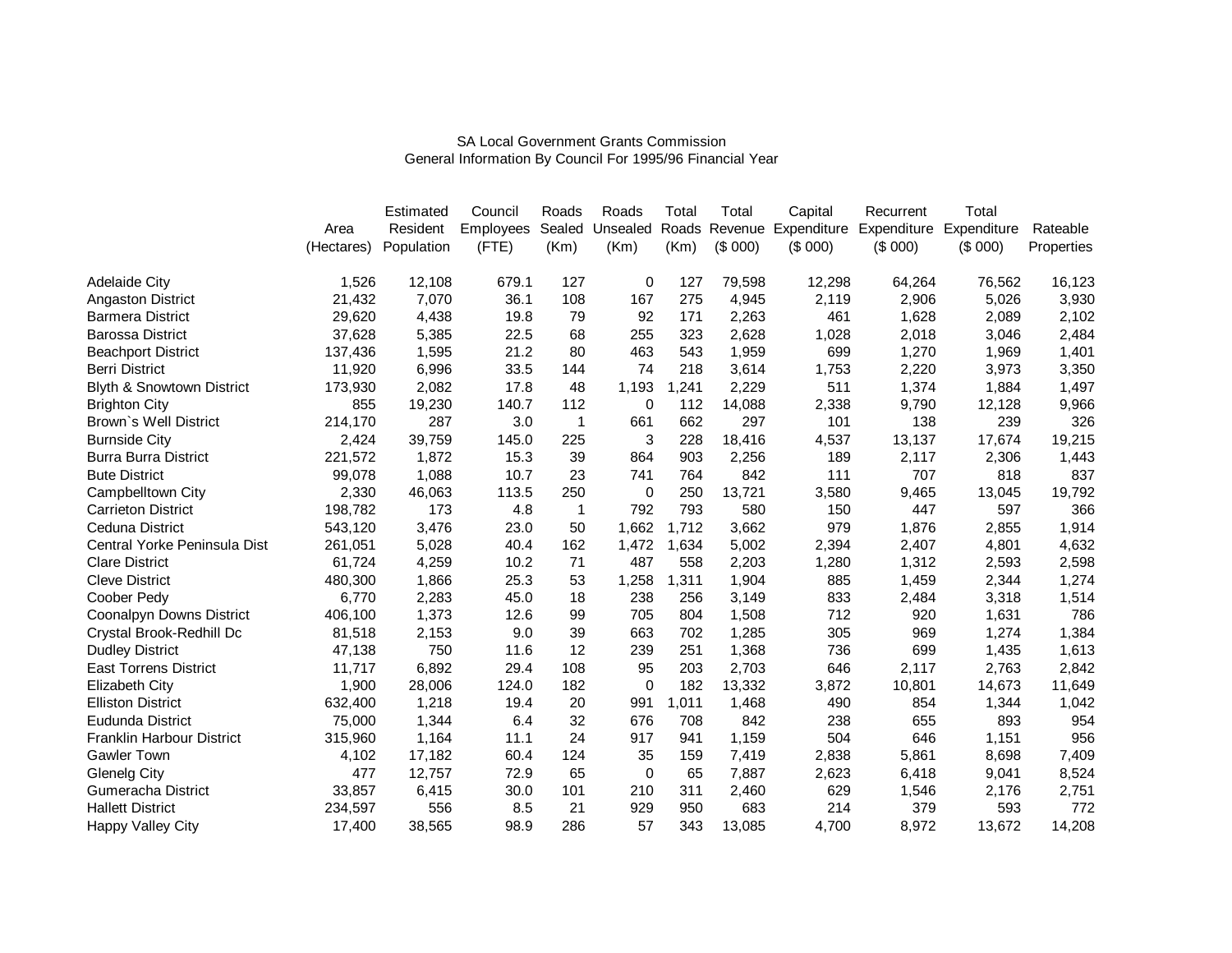|                                |            | Estimated  | Council          | Roads  | Roads        | Total | Total   | Capital | Recurrent                       | Total       |            |
|--------------------------------|------------|------------|------------------|--------|--------------|-------|---------|---------|---------------------------------|-------------|------------|
|                                | Area       | Resident   | <b>Employees</b> | Sealed | Unsealed     | Roads |         |         | Revenue Expenditure Expenditure | Expenditure | Rateable   |
|                                | (Hectares) | Population | (FTE)            | (Km)   | (Km)         | (Km)  | (\$000) | (\$000) | (\$000)                         | (\$000)     | Properties |
| <b>Hawker District</b>         | 194,589    | 500        | 6.8              | 8      | 754          | 762   | 688     | 337     | 457                             | 794         | 459        |
| Henley And Grange City         | 685        | 14,413     | 47.1             | 74     | 8            | 82    | 6,041   | 3,082   | 5,043                           | 8,124       | 7,335      |
| Hindmarsh And Woodville City   | 4,836      | 88,370     | 396.9            | 457    | $\Omega$     | 457   | 37,337  | 8,938   | 31,329                          | 40,267      | 41,267     |
| <b>Jamestown District</b>      | 123,900    | 2,209      | 14.0             | 43     | 761          | 804   | 1,368   | 417     | 765                             | 1,182       | 1,574      |
| Kanyaka-Quorn District         | 219,830    | 1,418      | 13.5             | 16     | 720          | 736   | 1,279   | 590     | 719                             | 1,309       | 1,123      |
| Kapunda Light                  | 125,660    | 9,446      | 27.6             | 77     | 1,369        | 1,446 | 4,311   | 808     | 3,461                           | 4,269       | 5,499      |
| Karoonda East Murray District  | 441,550    | 1,301      | 12.4             | 48     | 1,570        | 1,618 | 1,089   | 878     | 494                             | 1,372       | 992        |
| Kensington And Norwood City    | 392        | 9,098      | 46.4             | 46     | 0            | 46    | 5,859   | 1,508   | 4,827                           | 6,334       | 6,035      |
| Kimba District                 | 399,676    | 1,221      | 13.5             | 35     | 1,238        | 1,273 | 1,371   | 292     | 945                             | 1,236       | 824        |
| Kingscote District             | 387,980    | 3,391      | 32.9             | 122    | 959          | 1,081 | 3,869   | 2,018   | 1,775                           | 3,792       | 2,868      |
| Lacepede District              | 320,819    | 2,281      | 13.3             | 56     | 634          | 690   | 1,949   | 581     | 1,382                           | 1,963       | 2,080      |
| Lameroo District               | 305,000    | 1,236      | 11.8             | 62     | 795          | 857   | 1,284   | 705     | 851                             | 1,555       | 848        |
| <b>Lehunte District</b>        | 539,866    | 1,538      | 14.4             | 36     | 1,856        | 1,892 | 1,746   | 460     | 1,017                           | 1,477       | 981        |
| Lower Eyre Pen Dc              | 465,583    | 3,878      | 25.0             | 81     | 1,280        | 1,361 | 3,599   | 1,728   | 2,325                           | 4,053       | 2,741      |
| <b>Loxton District</b>         | 281,431    | 7,055      | 40.6             | 147    | 880          | 1,027 | 3,799   | 1,019   | 2,651                           | 3,670       | 3,427      |
| Lucindale District             | 236,338    | 1,395      | 23.2             | 117    | 693          | 810   | 2,581   | 1,066   | 1,404                           | 2,470       | 974        |
| <b>Mallala District</b>        | 92,673     | 7,246      | 35.2             | 68     | 803          | 871   | 3,057   | 1,237   | 1,995                           | 3,232       | 4,046      |
| Mannum District                | 68,243     | 3,072      | 20.6             | 63     | 395          | 458   | 2,177   | 604     | 1,588                           | 2,192       | 2,642      |
| <b>Marion City</b>             | 5,414      | 77,074     | 249.8            | 483    | 1            | 484   | 29,169  | 8,698   | 20,601                          | 29,300      | 35,479     |
| Meningie District              | 286,904    | 3,976      | 20.0             | 96     | 682          | 778   | 2,528   | 1,051   | 1,527                           | 2,578       | 2,420      |
| <b>Millicent District</b>      | 98,536     | 7,671      | 58.0             | 281    | 546          | 827   | 5,272   | 1,567   | 3,353                           | 4,920       | 4,465      |
| <b>Minlaton District</b>       | 92,721     | 2,363      | 18.1             | 54     | 642          | 696   | 1,821   | 358     | 1,117                           | 1,474       | 2,378      |
| Mitcham City                   | 7,146      | 61,928     | 160.9            | 375    | 6            | 381   | 19,810  | 5,802   | 14,508                          | 20,311      | 26,837     |
| Morgan District                | 215,107    | 1,142      | 10.8             | 35     | 835          | 870   | 973     | 205     | 708                             | 913         | 1,594      |
| <b>Mount Barker District</b>   | 58,739     | 22,203     | 94.6             | 259    | 348          | 607   | 11,691  | 3,217   | 8,036                           | 11,253      | 10,478     |
| Mount Gambier City             | 2,530      | 22,774     | 78.0             | 184    | $\mathbf{1}$ | 185   | 9,703   | 2,222   | 5,877                           | 8,099       | 10,986     |
| <b>Mount Gambier District</b>  | 95,662     | 5,196      | 36.0             | 243    | 561          | 804   | 3,586   | 1,477   | 2,669                           | 4,146       | 2,521      |
| <b>Mount Pleasant District</b> | 63,047     | 2,464      | 15.8             | 16     | 503          | 519   | 1,174   | 167     | 963                             | 1,131       | 1,582      |
| Mount Remarkable District      | 341,393    | 3,041      | 16.7             | 45     | 1,868        | 1,913 | 1,991   | 730     | 1,209                           | 1,939       | 2,669      |
| Munno Para City                | 32,452     | 38,332     | 141.0            | 323    | 182          | 505   | 14,007  | 2,950   | 11,920                          | 14,870      | 15,713     |
| Murray Bridge District         | 171,197    | 16,334     | 131.1            | 240    | 662          | 902   | 10,540  | 4,188   | 7,266                           | 11,454      | 8,892      |
| <b>Naracoorte District</b>     | 211,021    | 1,832      | 20.2             | 268    | 891          | 1,159 | 2,712   | 932     | 1,714                           | 2,646       | 1,665      |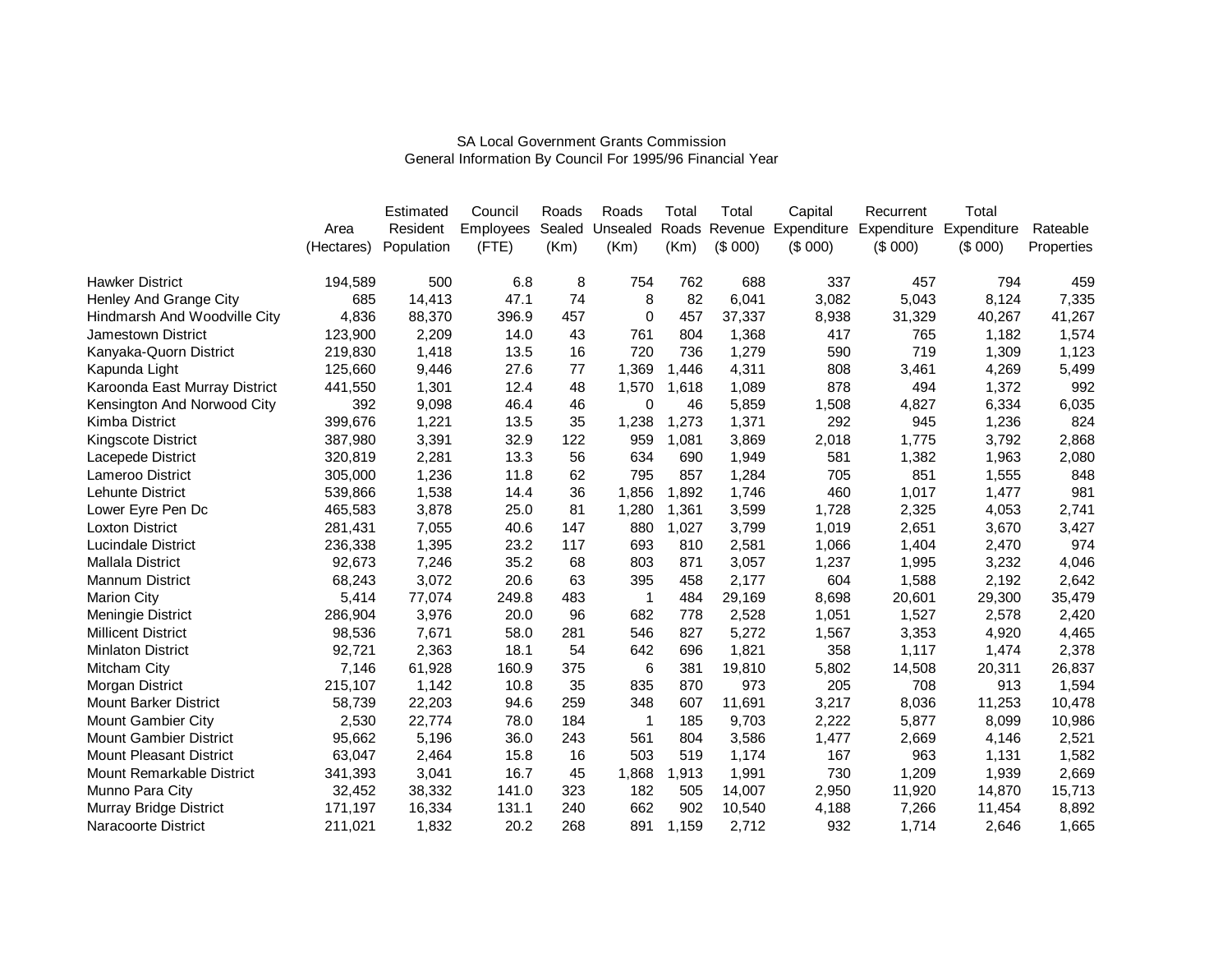|                                |            | Estimated  | Council          | Roads  | Roads    | Total | Total   | Capital | Recurrent                             | Total       |            |
|--------------------------------|------------|------------|------------------|--------|----------|-------|---------|---------|---------------------------------------|-------------|------------|
|                                | Area       | Resident   | <b>Employees</b> | Sealed | Unsealed |       |         |         | Roads Revenue Expenditure Expenditure | Expenditure | Rateable   |
|                                | (Hectares) | Population | (FTE)            | (Km)   | (Km)     | (Km)  | (\$000) | (\$000) | (\$000)                               | (\$000)     | Properties |
| Naracoorte Town                | 2,328      | 4,641      | 19.6             | 53     | 32       | 85    | 2,631   | 570     | 1,798                                 | 2,368       | 2,550      |
| Noarlunga City                 | 16,290     | 94,127     | 343.4            | 602    | 57       | 659   | 36,054  | 9,918   | 26,891                                | 36,809      | 39,351     |
| Northern Yorke Peninsula Dist  | 74,755     | 8,024      | 35.4             | 171    | 749      | 920   | 4,677   | 1,775   | 2,976                                 | 4,751       | 5,690      |
| Onkaparinga District           | 20,548     | 8,385      | 29.1             | 164    | 123      | 287   | 3,372   | 1,405   | 2,358                                 | 3,763       | 3,851      |
| Orroroo District               | 130,665    | 959        | 8.7              | 11     | 742      | 753   | 854     | 281     | 651                                   | 932         | 809        |
| Paringa District               | 74,583     | 1,612      | 6.3              | 71     | 159      | 230   | 951     | 476     | 419                                   | 895         | 859        |
| Payneham City                  | 730        | 16,355     | 66.5             | 76     | 0        | 76    | 5,825   | 738     | 4,819                                 | 5,556       | 8,029      |
| Peake District                 | 190,684    | 817        | 7.1              | 24     | 534      | 558   | 705     | 273     | 471                                   | 744         | 518        |
| Penola District                | 152,053    | 3,296      | 24.6             | 121    | 736      | 857   | 2,524   | 1,237   | 2,149                                 | 3,386       | 2,204      |
| Peterborough District          | 299,063    | 311        | 7.3              | 1      | 1,099    | 1,100 | 361     | 154     | 244                                   | 397         | 568        |
| Peterborough Town              | 588        | 1,950      | 14.7             | 34     | 6        | 40    | 1,350   | 373     | 1,011                                 | 1,384       | 1,102      |
| <b>Pinnaroo District</b>       | 263,340    | 1,028      | 13.1             | 23     | 419      | 442   | 1,285   | 459     | 765                                   | 1,224       | 805        |
| <b>Pirie District</b>          | 87,760     | 1,414      | 7.1              | 69     | 348      | 417   | 962     | 486     | 747                                   | 1,233       | 826        |
| Port Adelaide Enfield          | 9,418      | 101,784    | 384.3            | 629    | 1        | 630   | 57,948  | 14,128  | 44,349                                | 58,477      | 50,317     |
| Port Augusta City              | 114,000    | 14,226     | 115.4            | 152    | 190      | 342   | 11,543  | 1,700   | 9,515                                 | 11,215      | 6,833      |
| Port Broughton District        | 58,186     | 1,397      | 10.2             | 19     | 279      | 298   | 1,470   | 335     | 1,267                                 | 1,602       | 1,437      |
| Port Elliot And Goolwa Distrct | 44,031     | 8,606      | 52.6             | 204    | 205      | 409   | 5,852   | 1,744   | 3,908                                 | 5,652       | 8,769      |
| Port Lincoln City              | 3,013      | 12,609     | 66.0             | 134    | 17       | 151   | 6,772   | 3,918   | 5,448                                 | 9,367       | 6,453      |
| Port Macdonnell District       | 92,831     | 2,646      | 20.3             | 131    | 642      | 773   | 3,476   | 1,806   | 1,900                                 | 3,706       | 2,195      |
| Port Pirie City                | 6,880      | 14,380     | 58.0             | 126    | 25       | 151   | 7,579   | 1,797   | 5,547                                 | 7,345       | 6,849      |
| <b>Prospect City</b>           | 805        | 19,230     | 65.9             | 94     | 0        | 94    | 7,039   | 1,110   | 5,388                                 | 6,498       | 9,473      |
| Renmark Town                   | 17,517     | 7,677      | 20.1             | 138    | 118      | 256   | 4,168   | 2,546   | 2,503                                 | 5,049       | 3,823      |
| Ridley-Truro                   | 295,645    | 2,914      | 22.3             | 69     | 1,539    | 1,608 | 2,245   | 531     | 1,676                                 | 2,207       | 3,987      |
| <b>Riverton District</b>       | 44,200     | 1,645      | 8.6              | 22     | 430      | 452   | 1,359   | 264     | 672                                   | 936         | 1,096      |
| <b>Robe District</b>           | 110,596    | 1,281      | 17.4             | 33     | 442      | 475   | 1,858   | 607     | 1,322                                 | 1,929       | 1,760      |
| <b>Robertstown District</b>    | 132,839    | 791        | 5.0              | 4      | 838      | 842   | 631     | 150     | 523                                   | 673         | 699        |
| <b>Rocky River District</b>    | 123,633    | 2,296      | 17.6             | 45     | 739      | 784   | 1,703   | 249     | 1,259                                 | 1,508       | 1,562      |
| Roxby Downs Municipality       | 11,040     | 2,814      | 6.0              | 21     | 3        | 24    | 2,729   | 107     | 1,832                                 | 1,939       | 802        |
| Saddleworth And Auburn Distrct | 76,920     | 2,289      | 12.7             | 30     | 789      | 819   | 1,287   | 674     | 742                                   | 1,415       | 1,684      |
| Salisbury City                 | 15,392     | 112,842    | 312.6            | 649    | 22       | 671   | 38,402  | 8,939   | 30,467                                | 39,406      | 43,710     |
| <b>Spalding District</b>       | 53,095     | 497        | 5.8              | 14     | 246      | 260   | 454     | 34      | 470                                   | 504         | 354        |
| <b>St Peters Town</b>          | 327        | 8,316      | 52.3             | 46     | $\Omega$ | 46    | 4,476   | 828     | 3,600                                 | 4,428       | 4,185      |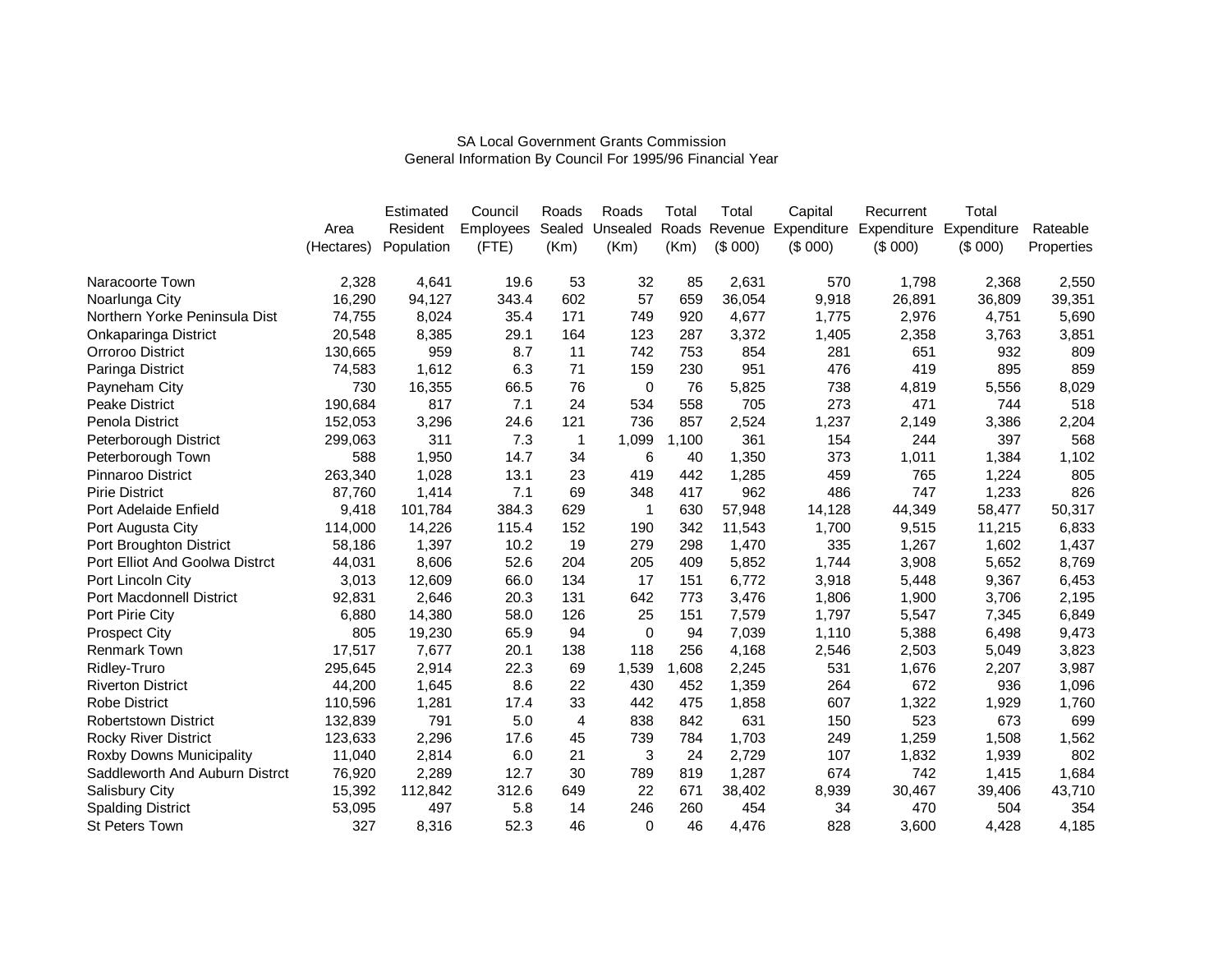|                                  |            | Estimated  | Council          | Roads  | Roads    | Total         | Total         | Capital                 | Recurrent | Total       |            |
|----------------------------------|------------|------------|------------------|--------|----------|---------------|---------------|-------------------------|-----------|-------------|------------|
|                                  | Area       | Resident   | <b>Employees</b> | Sealed | Unsealed |               | Roads Revenue | Expenditure Expenditure |           | Expenditure | Rateable   |
|                                  | (Hectares) | Population | (FTE)            | (Km)   | (Km)     | (Km)          | (\$000)       | (\$000)                 | (\$000)   | (\$000)     | Properties |
| <b>Stirling District</b>         | 10,766     | 16,942     | 68.3             | 211    | 64       | 275           | 6,936         | 1,287                   | 5,038     | 6,325       | 7,171      |
| <b>Strathalbyn District</b>      | 123,680    | 6,842      | 27.0             | 147    | 771      | 918           | 3,634         | 1,389                   | 2,539     | 3,927       | 4,468      |
| <b>Streaky Bay District</b>      | 620,952    | 1,904      | 15.7             | 34     | 1,688    | 1,722         | 2,627         | 1,917                   | 1,295     | 3,213       | 1,463      |
| <b>Tanunda District</b>          | 4,576      | 4,230      | 16.9             | 53     | 38       | 91            | 2,129         | 263                     | 1,969     | 2,232       | 2,289      |
| <b>Tatiara District</b>          | 651,594    | 6,843      | 41.8             | 459    | 1,415    | 1,874         | 5,273         | 2,147                   | 3,881     | 6,028       | 3,999      |
| Tea Tree Gully City              | 9,579      | 97,045     | 365.2            | 522    | 9        | 531           | 35,698        | 5,847                   | 30,733    | 36,579      | 36,623     |
| <b>Thebarton Town</b>            | 450        | 8,008      | 36.5             | 46     | $\Omega$ | 46            | 4,381         | 905                     | 3,725     | 4,629       | 4,643      |
| <b>Tumby Bay District</b>        | 263,389    | 2,670      | 19.0             | 32     | 1,006    | 1,038         | 2,166         | 672                     | 1,488     | 2,160       | 1,703      |
| <b>Unley City</b>                | 1,422      | 36,477     | 135.1            | 167    | 0        | 167           | 17,821        | 3,221                   | 12,617    | 15,839      | 18,160     |
| <b>Victor Harbor District</b>    | 34,463     | 9,836      | 55.1             | 188    | 147      | 335           | 7,967         | 3,052                   | 4,738     | 7,791       | 7,963      |
| <b>Waikerie District</b>         | 300,220    | 4,778      | 33.1             | 111    | 576      | 687           | 3,093         | 695                     | 2,303     | 2,998       | 2,766      |
| <b>Wakefield Plains District</b> | 166,151    | 4,739      | 23.0             | 70     | 1,354    | 1,424         | 2,828         | 1,196                   | 1,726     | 2,922       | 2,989      |
| <b>Walkerville Town</b>          | 352        | 6,925      | 24.7             | 35     | 0        | 35            | 3,144         | 991                     | 2,103     | 3,094       | 3,262      |
| <b>Wallaroo Town</b>             | 846        | 2,416      | 17.6             | 33     | 14       | 47            | 1,615         | 688                     | 1,020     | 1,708       | 1,581      |
| Warooka District                 | 146,890    | 1,089      | 14.9             | 47     | 625      | 672           | 1,591         | 127                     | 1,315     | 1,442       | 1,909      |
| West Torrens City                | 3,120      | 43,938     | 165.4            | 238    | 0        | 238           | 18,280        | 3,898                   | 13,252    | 17,150      | 23,031     |
| Whyalla City                     | 102,604    | 24,093     | 136.1            | 205    | 123      | 328           | 13,374        | 2,550                   | 9,022     | 11,572      | 11,018     |
| Willunga District                | 27,017     | 14,766     | 72.4             | 229    | 194      | 423           | 8,173         | 2,370                   | 5,499     | 7,869       | 9,316      |
| Yankalilla District              | 77,649     | 3,683      | 25.7             | 94     | 401      | 495           | 5,156         | 5,397                   | 2,073     | 7,470       | 4,212      |
| <b>Yorketown District</b>        | 81,050     | 2,969      | 20.2             | 49     | 624      | 673           | 2,655         | 106                     | 2,337     | 2,442       | 2,677      |
| <b>State Total</b>               | 15,409,279 | 1,470,183  | 6,897.0          | 14,180 |          | 58,960 73,140 | 788,018       | 212,909                 | 582,714   | 795,623     | 737,441    |
| State Average                    | 132,839    | 12,674     | 59.5             | 122    | 508      | 631           | 6,793         | 1,835                   | 5,023     | 6,859       | 6,357      |
| Metropolitan Total               | 189,324    | 1,086,532  | 4,598.6          | 6,781  | 734      | 7,515         | 526,649       | 122,588                 | 407,534   | 530,121     | 499,665    |
| Metropolitan Average             | 6,762      | 38,805     | 164.2            | 242    | 26       | 268           | 18,809        | 4,378                   | 14,555    | 18,933      | 17,845     |
| Non-Metropolitan Total           | 15,219,955 | 383,651    | 2,298.4          | 7,399  |          | 58,226 65,625 | 261,368       | 90,321                  | 175,181   | 265,502     | 237,776    |
| Non-Metropolitan Average         | 172,954    | 4,360      | 26.1             | 84     | 662      | 746           | 2,970         | 1,026                   | 1,991     | 3,017       | 2,702      |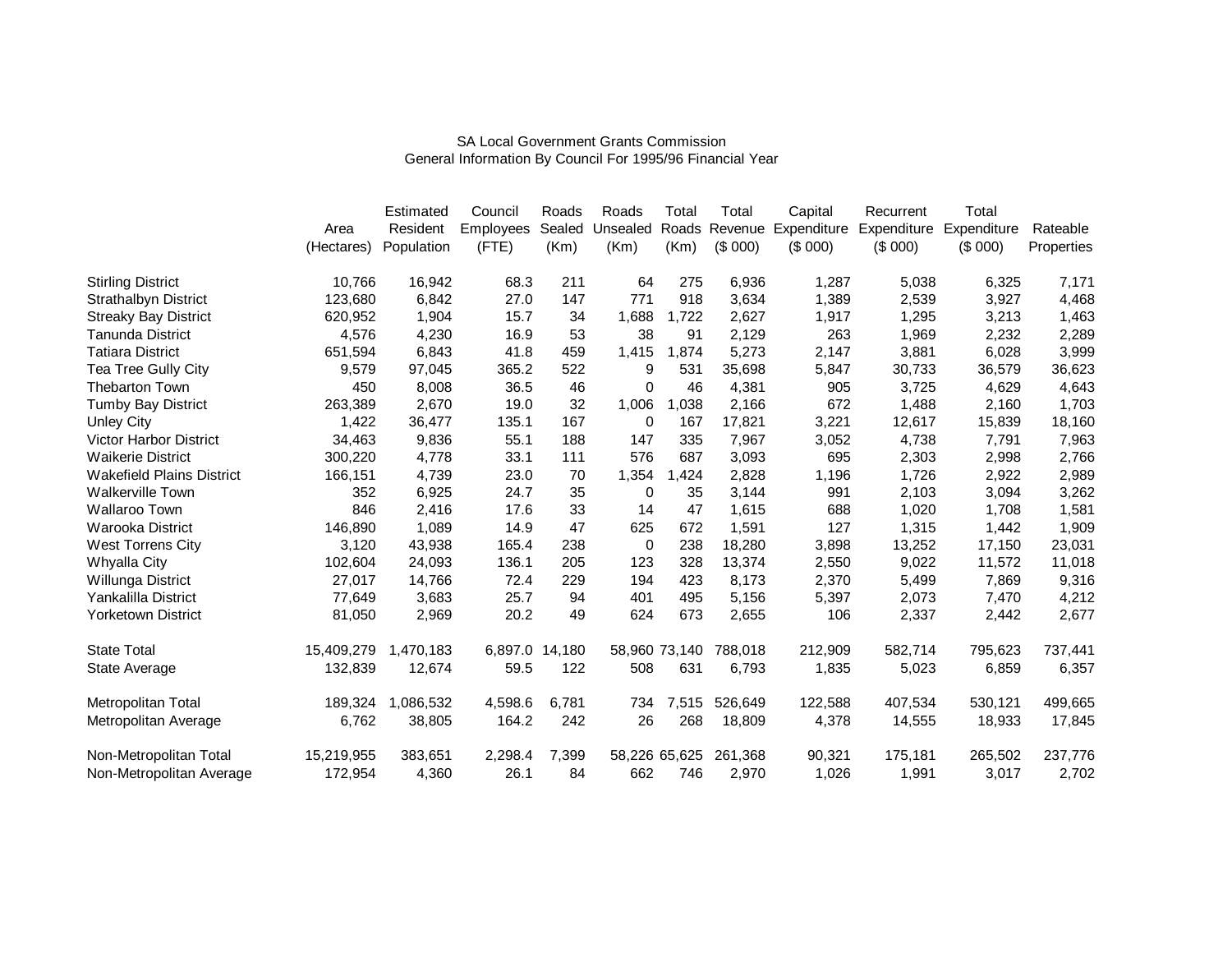|                                      |            |        |                  | General |         |         | General | Specific        | Licences |         |         |         |
|--------------------------------------|------------|--------|------------------|---------|---------|---------|---------|-----------------|----------|---------|---------|---------|
|                                      |            | Rates  | <b>Rates Per</b> |         | Other   | Total   |         | Purpose Purpose | Fees     | User    | Other   | Total   |
|                                      | Rateable   | Per    | Rateable         | Rates   | Rates   | Rates   | Grant   | Grant           | Fines    | Charges | Revenue | Revenue |
|                                      | Properties | Capita | Property         | (\$000) | (\$000) | (\$000) | (\$000) | (\$000)         | (\$000)  | (\$000) | (\$000) | (\$000) |
| <b>Adelaide City</b>                 | 16,123     | 2,794  | 2,098            | 33,832  | 1,211   | 35,043  | 749     | 2,560           | 4,883    | 31,634  | 1,060   | 79,598  |
| <b>Angaston District</b>             | 3,930      | 320    | 575              | 2,261   | 551     | 2,812   | 364     | 402             | 88       | 594     | 520     | 4,945   |
| <b>Barmera District</b>              | 2,102      | 276    | 583              | 1,226   | 65      | 1,290   | 476     | 44              | 27       | 194     | 130     | 2,263   |
| <b>Barossa District</b>              | 2,484      | 276    | 598              | 1,485   | 202     | 1,687   | 256     | 117             | 43       | 209     | 158     | 2,628   |
| <b>Beachport District</b>            | 1,401      | 647    | 736              | 1,032   | 43      | 1,075   | 172     | 16              | 5        | 356     | 122     | 1,959   |
| <b>Berri District</b>                | 3,350      | 269    | 561              | 1,879   | 154     | 2,033   | 636     | 113             | 74       | 227     | 238     | 3,614   |
| <b>Blyth &amp; Snowtown District</b> | 1,497      | 420    | 584              | 875     | 69      | 944     | 275     | 26              | 17       | 77      | 800     | 2,229   |
| <b>Brighton City</b>                 | 9,966      | 265    | 511              | 5,090   | 145     | 5,235   | 514     | 1,227           | 155      | 3,548   | 801     | 14,088  |
| Brown's Well District                | 326        | 295    | 260              | 85      | 0       | 85      | 168     | 0               | 1        | 9       | 14      | 297     |
| <b>Burnside City</b>                 | 19,215     | 319    | 659              | 12,670  | 452     | 13,122  | 763     | 661             | 295      | 853     | 1,068   | 18,416  |
| <b>Burra Burra District</b>          | 1,443      | 480    | 623              | 899     | 48      | 947     | 336     | 134             | 19       | 596     | 155     | 2,256   |
| <b>Bute District</b>                 | 837        | 491    | 639              | 535     | 18      | 552     | 130     | 13              | 6        | 41      | 75      | 842     |
| Campbelltown City                    | 19,792     | 206    | 479              | 9,481   | 314     | 9,795   | 1,521   | 621             | 195      | 423     | 584     | 13,721  |
| <b>Carrieton District</b>            | 366        | 335    | 158              | 58      | 0       | 58      | 154     | 0               | 1        | 22      | 280     | 580     |
| <b>Ceduna District</b>               | 1,914      | 306    | 556              | 1,064   | 156     | 1,220   | 844     | 900             | 20       | 269     | 164     | 3,662   |
| Central Yorke Peninsula Dist         | 4,632      | 382    | 415              | 1,922   | 88      | 2,010   | 473     | 805             | 79       | 104     | 318     | 5,002   |
| <b>Clare District</b>                | 2,598      | 171    | 280              | 727     | 123     | 850     | 353     | 54              | 60       | 419     | 183     | 2,203   |
| <b>Cleve District</b>                | 1,274      | 481    | 704              | 897     | 27      | 925     | 506     | 4               | 11       | 69      | 251     | 1,904   |
| Coober Pedy                          | 1,514      | 280    | 423              | 640     | 1,140   | 1.780   | 388     | 818             | 9        | 202     | $-211$  | 3,149   |
| Coonalpyn Downs District             | 786        | 637    | 1,113            | 875     | 16      | 891     | 268     | 13              | 9        | 115     | 142     | 1,508   |
| Crystal Brook-Redhill Dc             | 1,384      | 308    | 479              | 663     | 45      | 708     | 290     | 10              | 8        | 130     | 100     | 1,285   |
| <b>Dudley District</b>               | 1,613      | 796    | 370              | 597     | 0       | 597     | 152     | 273             | 13       | 133     | 59      | 1,368   |
| <b>East Torrens District</b>         | 2,842      | 285    | 691              | 1,963   | 0       | 1,963   | 310     | 17              | 58       | 81      | 158     | 2,703   |
| Elizabeth City                       | 11,649     | 303    | 729              | 8,492   | 2       | 8,494   | 2,141   | 880             | 186      | 949     | 346     | 13,332  |
| <b>Elliston District</b>             | 1,042      | 505    | 590              | 615     | 4       | 619     | 400     | 4               | 14       | 52      | 310     | 1,468   |
| Eudunda District                     | 954        | 277    | 390              | 372     | 23      | 396     | 207     | 83              | 12       | 26      | 72      | 842     |
| <b>Franklin Harbour District</b>     | 956        | 476    | 579              | 554     | 13      | 567     | 349     | 0               | 10       | 24      | 67      | 1,159   |
| <b>Gawler Town</b>                   | 7,409      | 277    | 642              | 4,759   | 0       | 4,759   | 844     | 244             | 120      | 739     | 342     | 7,419   |
| Glenelg City                         | 8,524      | 385    | 576              | 4,909   | 244     | 5,154   | 389     | 244             | 245      | 991     | 621     | 7,887   |
| Gumeracha District                   | 2,751      | 245    | 571              | 1,572   | 137     | 1,708   | 309     | 66              | 46       | 160     | 82      | 2,460   |
| <b>Hallett District</b>              | 772        | 508    | 366              | 282     | 1       | 283     | 193     | 23              | 4        | 119     | 52      | 683     |
| Happy Valley City                    | 14,208     | 232    | 631              | 8,958   | 84      | 9,042   | 1,470   | 365             | 266      | 245     | 262     | 13,085  |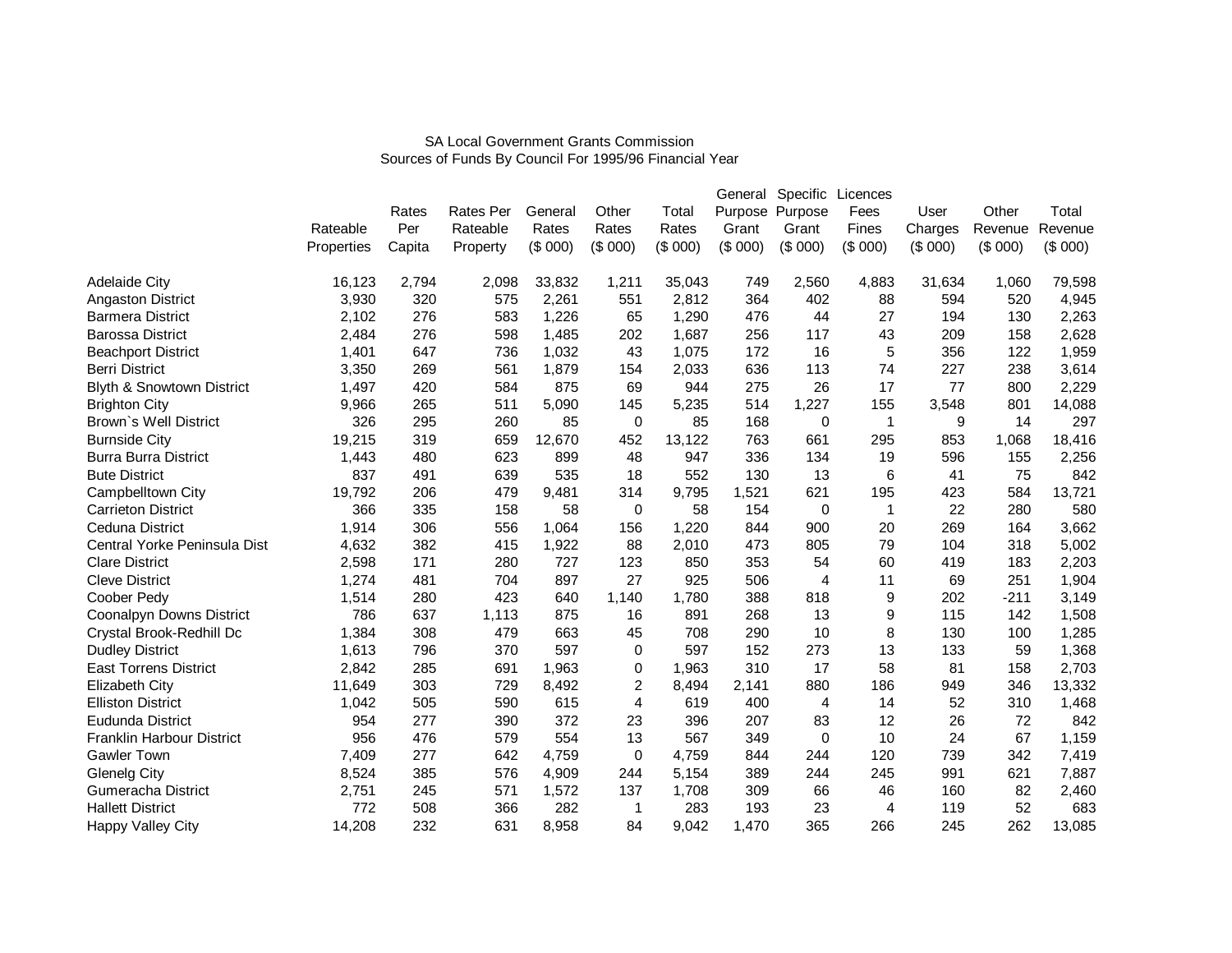|                                |            |        |           |         |             |         | General | Specific        | Licences       |         |         |         |
|--------------------------------|------------|--------|-----------|---------|-------------|---------|---------|-----------------|----------------|---------|---------|---------|
|                                |            | Rates  | Rates Per | General | Other       | Total   |         | Purpose Purpose | Fees           | User    | Other   | Total   |
|                                | Rateable   | Per    | Rateable  | Rates   | Rates       | Rates   | Grant   | Grant           | Fines          | Charges | Revenue | Revenue |
|                                | Properties | Capita | Property  | (\$000) | (\$000)     | (\$000) | (\$000) | (\$000)         | (\$000)        | (\$000) | (\$000) | (\$000) |
|                                |            |        |           |         |             |         |         |                 |                |         |         |         |
| <b>Hawker District</b>         | 459        | 174    | 190       | 87      | 20          | 107     | 213     | 32              | $\overline{c}$ | 33      | 168     | 688     |
| Henley And Grange City         | 7,335      | 262    | 515       | 3,777   | 37          | 3,814   | 540     | 491             | 70             | 280     | 285     | 6,041   |
| Hindmarsh And Woodville City   | 41,267     | 289    | 619       | 25,527  | 80          | 25,607  | 2,724   | 1,864           | 606            | 3,456   | 1,733   | 37,337  |
| Jamestown District             | 1,574      | 325    | 456       | 718     | 41          | 759     | 319     | 55              | 18             | 68      | 124     | 1,368   |
| Kanyaka-Quorn District         | 1,123      | 228    | 288       | 323     | 3           | 326     | 383     | 235             | 12             | 39      | 58      | 1,279   |
| Kapunda Light                  | 5,499      | 225    | 386       | 2,125   | 194         | 2,320   | 564     | 522             | 113            | 191     | 250     | 4,311   |
| Karoonda East Murray District  | 992        | 384    | 504       | 500     | 13          | 512     | 372     | $\overline{c}$  | $\overline{7}$ | 48      | 33      | 1,089   |
| Kensington And Norwood City    | 6,035      | 494    | 745       | 4,496   | 120         | 4,616   | 202     | 104             | 266            | 297     | 215     | 5,859   |
| Kimba District                 | 824        | 456    | 675       | 556     | 21          | 578     | 354     | 46              | 3              | 72      | 291     | 1,371   |
| Kingscote District             | 2,868      | 369    | 436       | 1,250   | 71          | 1,322   | 537     | 1,242           | 42             | 433     | 140     | 3,869   |
| Lacepede District              | 2,080      | 546    | 599       | 1,246   | 0           | 1,246   | 278     | 31              | 18             | 55      | 102     | 1,949   |
| <b>Lameroo District</b>        | 848        | 519    | 757       | 642     | 22          | 664     | 284     | 4               | 8              | 100     | 72      | 1,284   |
| <b>Lehunte District</b>        | 981        | 438    | 687       | 674     | 45          | 719     | 556     | 170             | 6              | 22      | 169     | 1,746   |
| Lower Eyre Pen Dc              | 2,741      | 414    | 585       | 1,604   | 49          | 1,653   | 489     | 92              | 38             | 671     | 148     | 3,599   |
| <b>Loxton District</b>         | 3,427      | 213    | 438       | 1,501   | 106         | 1,607   | 845     | 191             | 54             | 509     | 188     | 3,799   |
| <b>Lucindale District</b>      | 974        | 843    | 1,208     | 1,177   | 27          | 1,203   | 226     | 386             | 6              | 252     | 362     | 2,581   |
| Mallala District               | 4,046      | 292    | 523       | 2,114   | 8           | 2,123   | 391     | 8               | 104            | 133     | 145     | 3,057   |
| Mannum District                | 2,642      | 312    | 362       | 957     | 0           | 957     | 396     | 40              | 36             | 387     | 292     | 2,177   |
| <b>Marion City</b>             | 35,479     | 254    | 551       | 19,562  | 361         | 19,924  | 2,628   | 947             | 485            | 2,198   | 570     | 29,169  |
| Meningie District              | 2,420      | 312    | 512       | 1,239   | 106         | 1,345   | 479     | 246             | 39             | 52      | 189     | 2,528   |
| <b>Millicent District</b>      | 4,465      | 293    | 503       | 2,247   | 155         | 2,402   | 830     | 522             | 47             | 932     | 275     | 5,272   |
| <b>Minlaton District</b>       | 2,378      | 456    | 453       | 1,078   | 0           | 1,078   | 316     | 45              | 20             | 103     | 107     | 1,821   |
| Mitcham City                   | 26,837     | 242    | 559       | 15,001  | 432         | 15,433  | 1,222   | 566             | 435            | 828     | 542     | 19,810  |
| Morgan District                | 1,594      | 456    | 327       | 521     | $\Omega$    | 521     | 280     | 0               | 12             | 18      | 118     | 973     |
| <b>Mount Barker District</b>   | 10,478     | 267    | 566       | 5,931   | 1,113       | 7,045   | 774     | 408             | 288            | 898     | 694     | 11,691  |
| Mount Gambier City             | 10,986     | 259    | 536       | 5,892   | 0           | 5,892   | 922     | 255             | 189            | 766     | 1,206   | 9,703   |
| <b>Mount Gambier District</b>  | 2,521      | 300    | 619       | 1,559   | 115         | 1,675   | 354     | 13              | 50             | 996     | 226     | 3,586   |
| <b>Mount Pleasant District</b> | 1,582      | 351    | 546       | 864     | 27          | 891     | 177     | 3               | 26             | 50      | 24      | 1,174   |
| Mount Remarkable District      | 2,669      | 276    | 314       | 838     | 41          | 879     | 653     | 263             | 15             | 103     | 65      | 1,991   |
| Munno Para City                | 15,713     | 218    | 532       | 8,358   | $\mathbf 0$ | 8,358   | 2,549   | 710             | 364            | 509     | 442     | 14,007  |
| Murray Bridge District         | 8,892      | 317    | 582       | 5,177   | 74          | 5,251   | 1,257   | 463             | 159            | 2,268   | 718     | 10,540  |
| Naracoorte District            | 1,665      | 726    | 799       | 1,330   | 6           | 1,336   | 283     | 93              | 16             | 546     | 108     | 2,712   |
|                                |            |        |           |         |             |         |         |                 |                |         |         |         |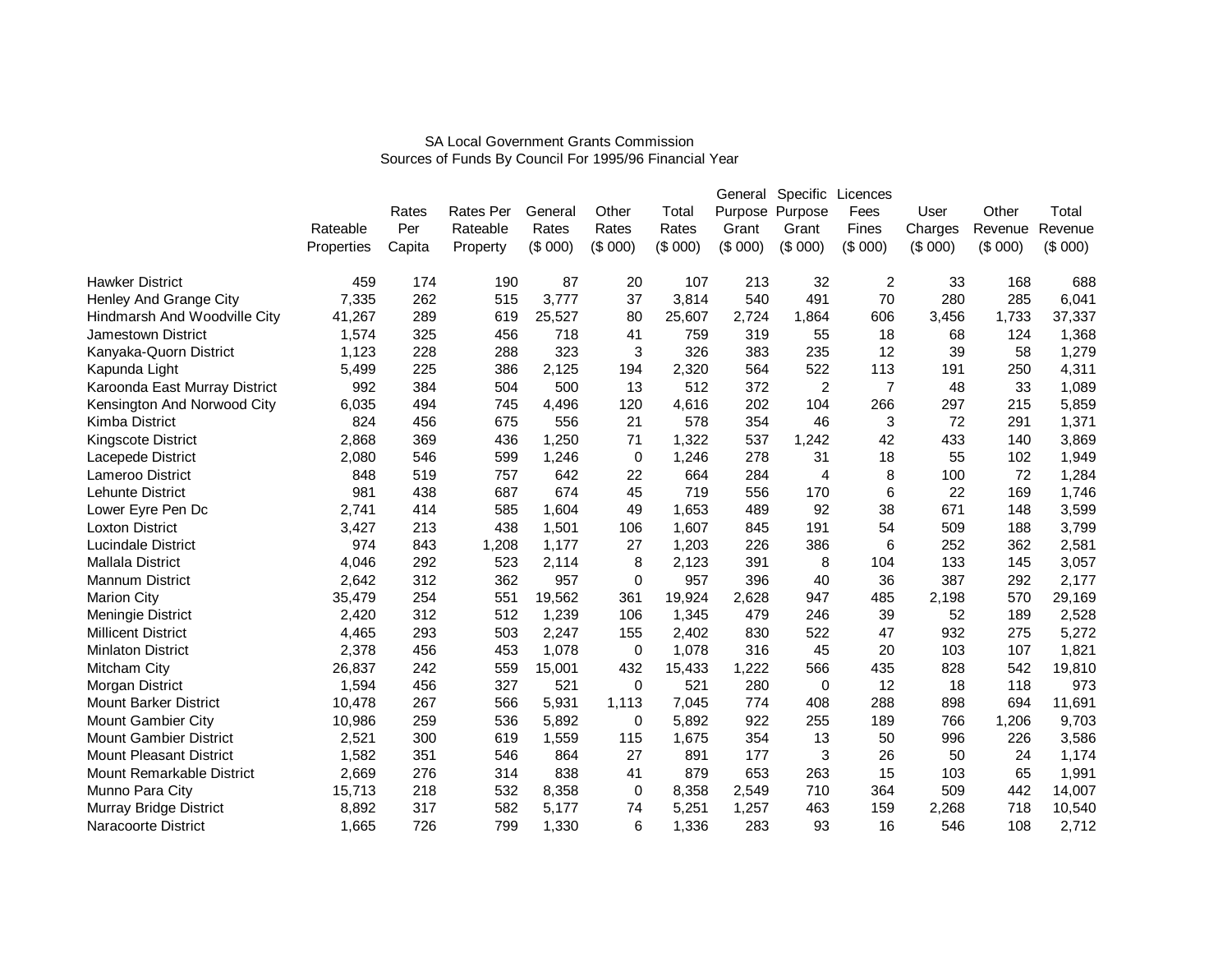| User<br>Charges<br>(\$000)<br>53<br>178<br>2,261<br>353<br>79<br>96<br>74<br>121<br>4<br>8<br>371<br>11<br>131 | Other<br>Revenue<br>(\$000)<br>144<br>1,454<br>256<br>238<br>57<br>88<br>377<br>63                                                                | Total<br>Revenue<br>(\$000)<br>2,631<br>36,054<br>4,677<br>3,372<br>854<br>951<br>5,825<br>705                                                                                                                                                                           |
|----------------------------------------------------------------------------------------------------------------|---------------------------------------------------------------------------------------------------------------------------------------------------|--------------------------------------------------------------------------------------------------------------------------------------------------------------------------------------------------------------------------------------------------------------------------|
|                                                                                                                |                                                                                                                                                   |                                                                                                                                                                                                                                                                          |
|                                                                                                                |                                                                                                                                                   |                                                                                                                                                                                                                                                                          |
|                                                                                                                |                                                                                                                                                   |                                                                                                                                                                                                                                                                          |
|                                                                                                                |                                                                                                                                                   |                                                                                                                                                                                                                                                                          |
|                                                                                                                |                                                                                                                                                   |                                                                                                                                                                                                                                                                          |
|                                                                                                                |                                                                                                                                                   |                                                                                                                                                                                                                                                                          |
|                                                                                                                |                                                                                                                                                   |                                                                                                                                                                                                                                                                          |
|                                                                                                                |                                                                                                                                                   |                                                                                                                                                                                                                                                                          |
|                                                                                                                |                                                                                                                                                   |                                                                                                                                                                                                                                                                          |
|                                                                                                                |                                                                                                                                                   |                                                                                                                                                                                                                                                                          |
|                                                                                                                |                                                                                                                                                   |                                                                                                                                                                                                                                                                          |
|                                                                                                                |                                                                                                                                                   |                                                                                                                                                                                                                                                                          |
|                                                                                                                |                                                                                                                                                   | 2,524                                                                                                                                                                                                                                                                    |
|                                                                                                                |                                                                                                                                                   | 361                                                                                                                                                                                                                                                                      |
|                                                                                                                |                                                                                                                                                   | 1,350                                                                                                                                                                                                                                                                    |
|                                                                                                                |                                                                                                                                                   | 1,285                                                                                                                                                                                                                                                                    |
|                                                                                                                |                                                                                                                                                   | 962                                                                                                                                                                                                                                                                      |
|                                                                                                                |                                                                                                                                                   | 57,948                                                                                                                                                                                                                                                                   |
|                                                                                                                |                                                                                                                                                   | 11,543                                                                                                                                                                                                                                                                   |
|                                                                                                                |                                                                                                                                                   | 1,470                                                                                                                                                                                                                                                                    |
|                                                                                                                |                                                                                                                                                   | 5,852                                                                                                                                                                                                                                                                    |
|                                                                                                                |                                                                                                                                                   | 6,772                                                                                                                                                                                                                                                                    |
|                                                                                                                |                                                                                                                                                   | 3,476                                                                                                                                                                                                                                                                    |
|                                                                                                                |                                                                                                                                                   | 7,579                                                                                                                                                                                                                                                                    |
|                                                                                                                |                                                                                                                                                   | 7,039                                                                                                                                                                                                                                                                    |
|                                                                                                                |                                                                                                                                                   | 4,168                                                                                                                                                                                                                                                                    |
|                                                                                                                |                                                                                                                                                   | 2,245                                                                                                                                                                                                                                                                    |
|                                                                                                                |                                                                                                                                                   | 1,359                                                                                                                                                                                                                                                                    |
|                                                                                                                |                                                                                                                                                   | 1,858                                                                                                                                                                                                                                                                    |
|                                                                                                                | 110                                                                                                                                               | 631                                                                                                                                                                                                                                                                      |
|                                                                                                                | 122                                                                                                                                               | 1,703                                                                                                                                                                                                                                                                    |
|                                                                                                                | 951                                                                                                                                               | 2,729                                                                                                                                                                                                                                                                    |
|                                                                                                                | 152                                                                                                                                               | 1,287                                                                                                                                                                                                                                                                    |
|                                                                                                                | 1,619                                                                                                                                             | 38,402                                                                                                                                                                                                                                                                   |
|                                                                                                                | 41                                                                                                                                                | 454                                                                                                                                                                                                                                                                      |
|                                                                                                                | 169                                                                                                                                               | 4,476                                                                                                                                                                                                                                                                    |
| 91<br>31                                                                                                       | 4<br>$\overline{7}$<br>13<br>786<br>2,681<br>127<br>501<br>9<br>157<br>40<br>88<br>109<br>66<br>20<br>17<br>7<br>14<br>25<br>26<br>532<br>2<br>86 | 5<br>37<br>115<br>55<br>9<br>227<br>21<br>93<br>249<br>32<br>25<br>7,680<br>3,988<br>581<br>62<br>372<br>313<br>736<br>531<br>170<br>248<br>525<br>243<br>157<br>199<br>347<br>188<br>55<br>85<br>93<br>178<br>214<br>70<br>43<br>344<br>134<br>53<br>3,039<br>56<br>617 |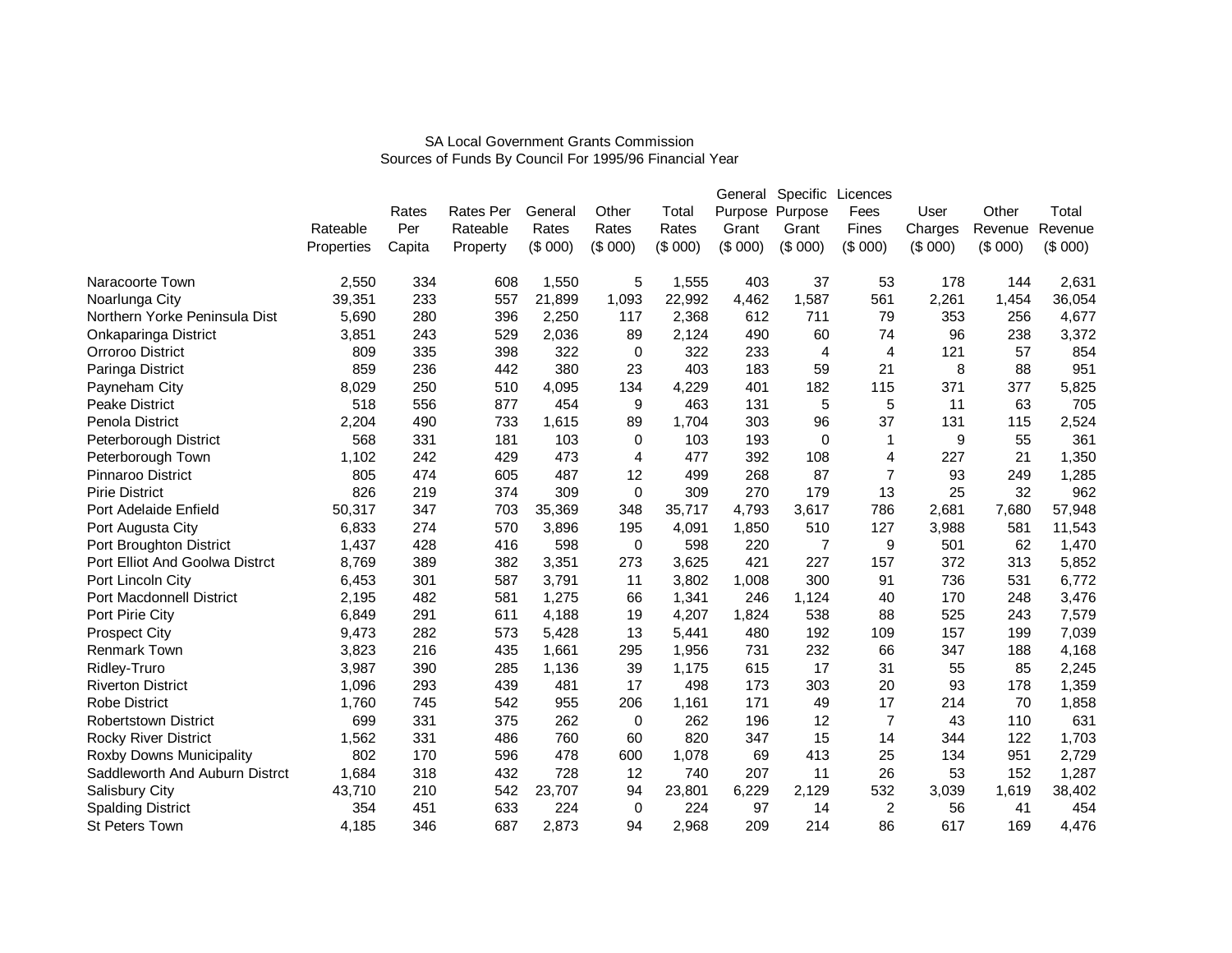|                                  |            |        |                  |         |         |         | General | Specific        | Licences |         |         |         |
|----------------------------------|------------|--------|------------------|---------|---------|---------|---------|-----------------|----------|---------|---------|---------|
|                                  |            | Rates  | <b>Rates Per</b> | General | Other   | Total   |         | Purpose Purpose | Fees     | User    | Other   | Total   |
|                                  | Rateable   | Per    | Rateable         | Rates   | Rates   | Rates   | Grant   | Grant           | Fines    | Charges | Revenue | Revenue |
|                                  | Properties | Capita | Property         | (\$000) | (\$000) | (\$000) | (\$000) | (\$000)         | (\$000)  | (\$000) | (\$000) | (\$000) |
| <b>Stirling District</b>         | 7.171      | 287    | 678              | 4,863   | 54      | 4,917   | 843     | 332             | 127      | 271     | 325     | 6,936   |
| <b>Strathalbyn District</b>      | 4,468      | 285    | 436              | 1,948   | 311     | 2,260   | 413     | 281             | 91       | 174     | 183     | 3,634   |
| <b>Streaky Bay District</b>      | 1,463      | 414    | 538              | 788     | 69      | 856     | 614     | 268             | 16       | 532     | 138     | 2,627   |
| <b>Tanunda District</b>          | 2,289      | 281    | 519              | 1,188   | 248     | 1,436   | 176     | 8               | 59       | 327     | 43      | 2,129   |
| <b>Tatiara District</b>          | 3,999      | 488    | 835              | 3,339   | 229     | 3,568   | 745     | 287             | 40       | 205     | 192     | 5,273   |
| Tea Tree Gully City              | 36,623     | 241    | 637              | 23,345  | 918     | 24,263  | 3,200   | 989             | 570      | 3,412   | 986     | 35,698  |
| <b>Thebarton Town</b>            | 4,643      | 384    | 662              | 3,076   | 71      | 3,147   | 371     | 103             | 87       | 320     | 119     | 4,381   |
| <b>Tumby Bay District</b>        | 1,703      | 387    | 607              | 1,034   | 167     | 1,201   | 399     | 55              | 16       | 131     | 125     | 2,166   |
| <b>Unley City</b>                | 18,160     | 348    | 698              | 12,679  | 352     | 13,031  | 693     | 562             | 464      | 1,433   | 769     | 17,821  |
| <b>Victor Harbor District</b>    | 7,963      | 430    | 531              | 4,227   | 0       | 4,227   | 295     | 516             | 118      | 1,301   | 654     | 7,967   |
| <b>Waikerie District</b>         | 2,766      | 295    | 509              | 1,409   | 72      | 1,481   | 617     | 77              | 30       | 420     | 289     | 3,093   |
| <b>Wakefield Plains District</b> | 2,989      | 323    | 512              | 1,529   | 92      | 1,621   | 500     | 22              | 53       | 218     | 128     | 2,828   |
| <b>Walkerville Town</b>          | 3,262      | 320    | 680              | 2,219   | 88      | 2,307   | 132     | 48              | 48       | 333     | 175     | 3,144   |
| <b>Wallaroo Town</b>             | 1,581      | 271    | 414              | 654     | 227     | 881     | 248     | 196             | 14       | 116     | 51      | 1,615   |
| Warooka District                 | 1,909      | 640    | 365              | 696     | 0       | 696     | 265     | 108             | 19       | 334     | 114     | 1,591   |
| West Torrens City                | 23,031     | 246    | 469              | 10,798  | 572     | 11,370  | 1,177   | 499             | 316      | 2,331   | 1,036   | 18,280  |
| Whyalla City                     | 11,018     | 203    | 444              | 4,892   | 716     | 5,608   | 3,000   | 976             | 268      | 1,656   | 875     | 13,374  |
| Willunga District                | 9,316      | 349    | 554              | 5,160   | 353     | 5,513   | 705     | 382             | 160      | 449     | 216     | 8,173   |
| Yankalilla District              | 4,212      | 464    | 406              | 1,710   | 111     | 1,821   | 214     | 1,647           | 73       | 388     | 179     | 5,156   |
| <b>Yorketown District</b>        | 2,677      | 312    | 346              | 926     | 0       | 926     | 437     | 1               | 25       | 1,038   | 68      | 2,655   |
| <b>State Total</b>               | 737,441    | 43,540 | 63,898           | 443,759 | 17,231  | 460,990 | 82,068  | 41,183          | 16,335   | 94,315  | 42,738  | 788,018 |
| State Average                    | 6,357      | 375    | 551              | 3,826   | 149     | 3,974   | 707     | 355             | 141      | 813     | 368     | 6,793   |
| Metropolitan Total               | 499,665    | 10,668 | 18,488           | 322,388 | 7,667   | 330,055 | 42,260  | 22,338          | 12,593   | 64,704  | 24,153  | 526,649 |
| Metropolitan Average             | 17,845     | 381    | 660              | 11,514  | 274     | 11,788  | 1,509   | 798             | 450      | 2,311   | 863     | 18,809  |
| Non-Metropolitan Total           | 237,776    | 32,872 | 45,411           | 121,370 | 9,565   | 130,935 | 39,809  | 18,845          | 3,742    | 29,610  | 18,585  | 261,368 |
| Non-Metropolitan Average         | 2,702      | 374    | 516              | 1,379   | 109     | 1,488   | 452     | 214             | 43       | 336     | 211     | 2,970   |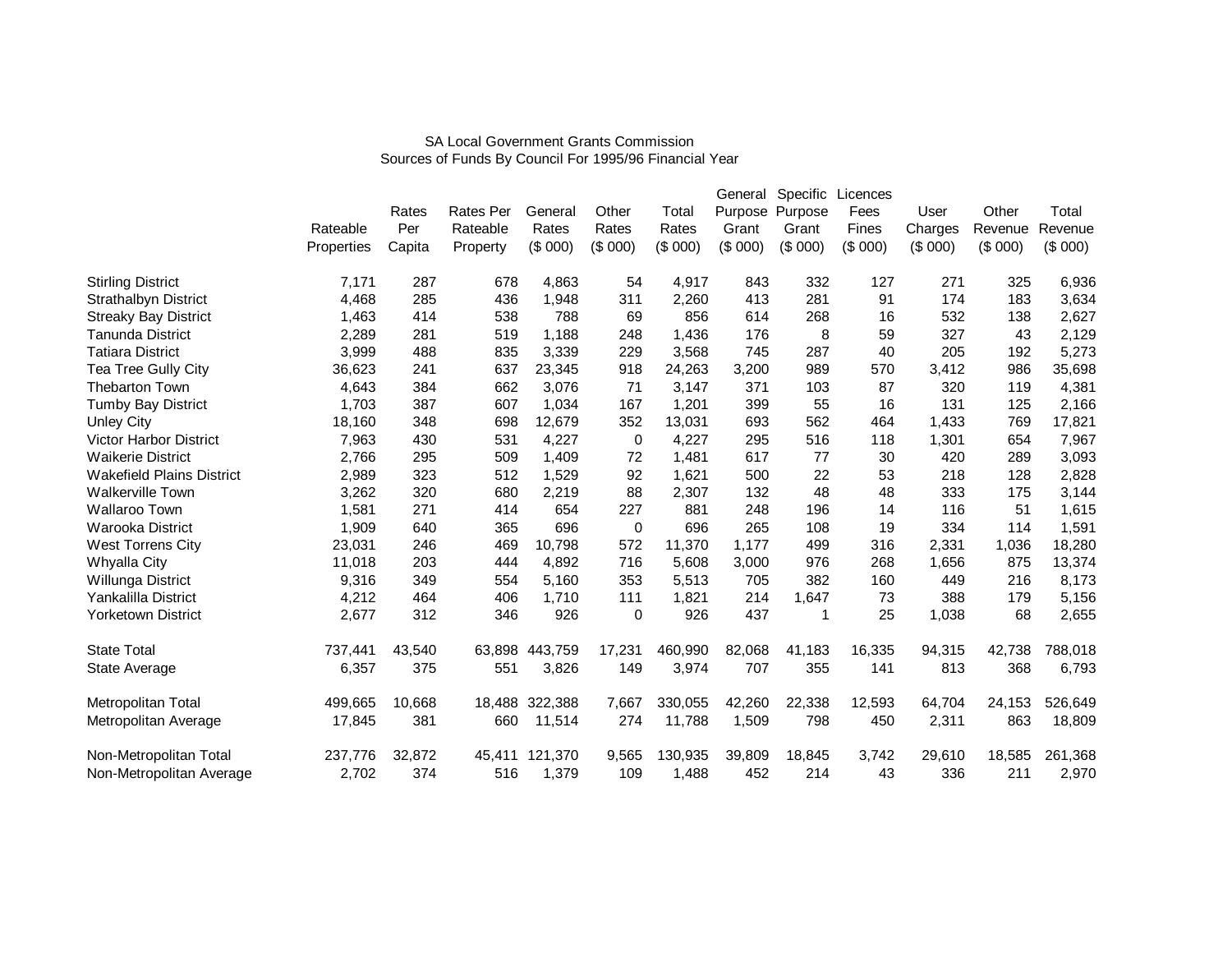|                                  | Capital | Recurrent               | Interest | Principal   | <b>Total Debt</b> | Levies Paid | Donations      | Other       | Total       |
|----------------------------------|---------|-------------------------|----------|-------------|-------------------|-------------|----------------|-------------|-------------|
|                                  |         | Expenditure Expenditure | Paid     | Repaid      | Redemption        | to Govt     | Paid           | Expenditure | Expenditure |
|                                  | (\$000) | (\$000)                 | (\$000)  | (\$000)     | (\$000)           | (\$000)     | (\$000)        | (\$000)     | (\$000)     |
| <b>Adelaide City</b>             | 12,298  | 64,264                  | 2,270    | 9,194       | 11,464            | 1,331       | 409            | 59,262      | 76,562      |
| Angaston District                | 2,119   | 2,906                   | 279      | 606         | 885               | 4           | 70             | 2,554       | 5,026       |
| <b>Barmera District</b>          | 461     | 1,628                   | 126      | 185         | 311               | 3           | $\Omega$       | 1,499       | 2,089       |
| <b>Barossa District</b>          | 1,028   | 2,018                   | 22       | 34          | 56                | 0           | 3              | 1,993       | 3,046       |
| <b>Beachport District</b>        | 699     | 1,270                   | 52       | 101         | 153               |             | $\overline{7}$ | 1,210       | 1,969       |
| <b>Berri District</b>            | 1,753   | 2,220                   | 116      | 207         | 323               | 24          | 20             | 2,061       | 3,973       |
| Blyth & Snowtown District        | 511     | 1,374                   | 50       | 117         | 167               | 1           | $\overline{7}$ | 1,316       | 1,884       |
| <b>Brighton City</b>             | 2,338   | 9,790                   | 268      | 214         | 482               | $-45$       | 752            | 8,526       | 12,128      |
| Brown's Well District            | 101     | 138                     | 5        | 8           | 13                | 1           | 5              | 128         | 239         |
| <b>Burnside City</b>             | 4,537   | 13,137                  | 4        | 19          | 23                | $-301$      | 40             | 12,490      | 17,674      |
| <b>Burra Burra District</b>      | 189     | 2,117                   | 93       | 136         | 229               | 9           | 0              | 2,015       | 2,306       |
| <b>Bute District</b>             | 111     | 707                     | 22       | 61          | 83                | 1           | 0              | 685         | 818         |
| Campbelltown City                | 3,580   | 9,465                   | 592      | 2,039       | 2,631             | $-220$      | 79             | 8,378       | 13,045      |
| <b>Carrieton District</b>        | 150     | 447                     | 6        | 21          | 27                | 0           | 0              | 441         | 597         |
| <b>Ceduna District</b>           | 979     | 1,876                   | 45       | 69          | 114               | 3           | 0              | 1,828       | 2,855       |
| Central Yorke Peninsula Dist     | 2,394   | 2,407                   | 57       | 165         | 222               | 4           | 3              | 2,344       | 4,801       |
| <b>Clare District</b>            | 1,280   | 1,312                   | 0        | $\mathbf 0$ | $\mathbf 0$       | 2           | 53             | 1,257       | 2,593       |
| <b>Cleve District</b>            | 885     | 1,459                   | 15       | 24          | 39                |             | 150            | 1,292       | 2,344       |
| Coober Pedy                      | 833     | 2,484                   | 76       | 197         | 273               |             | 24             | 2,383       | 3,318       |
| Coonalpyn Downs District         | 712     | 920                     | 9        | 40          | 50                | 0           | 7              | 903         | 1,631       |
| Crystal Brook-Redhill Dc         | 305     | 969                     | 26       | 36          | 62                | 0           | 0              | 943         | 1,274       |
| <b>Dudley District</b>           | 736     | 699                     | 49       | 50          | 99                | 0           | 8              | 642         | 1,435       |
| <b>East Torrens District</b>     | 646     | 2,117                   | 32       | 64          | 96                | 3           | 12             | 2,070       | 2,763       |
| Elizabeth City                   | 3,872   | 10,801                  | 356      | 512         | 868               | 229         | 27             | 10,189      | 14,673      |
| <b>Elliston District</b>         | 490     | 854                     | 15       | 100         | 114               | 1           | $\overline{2}$ | 837         | 1,344       |
| Eudunda District                 | 238     | 655                     | 37       | 60          | 97                | 0           | $\Omega$       | 618         | 893         |
| <b>Franklin Harbour District</b> | 504     | 646                     | 9        | 37          | 46                |             | 10             | 627         | 1,151       |
| <b>Gawler Town</b>               | 2,838   | 5,861                   | 599      | 441         | 1,040             | 177         | 67             | 5,018       | 8,698       |
| <b>Glenelg City</b>              | 2,623   | 6,418                   | 332      | 291         | 623               | $-25$       | 50             | 5,804       | 9,041       |
| <b>Gumeracha District</b>        | 629     | 1,546                   | 52       | 81          | 133               | $-35$       | 2              | 1,453       | 2,176       |
| <b>Hallett District</b>          | 214     | 379                     | 1        | 34          | 35                | 0           | $\overline{2}$ | 375         | 593         |
| Happy Valley City                | 4,700   | 8,972                   | 408      | 990         | 1,398             | 27          | 207            | 8,198       | 13,672      |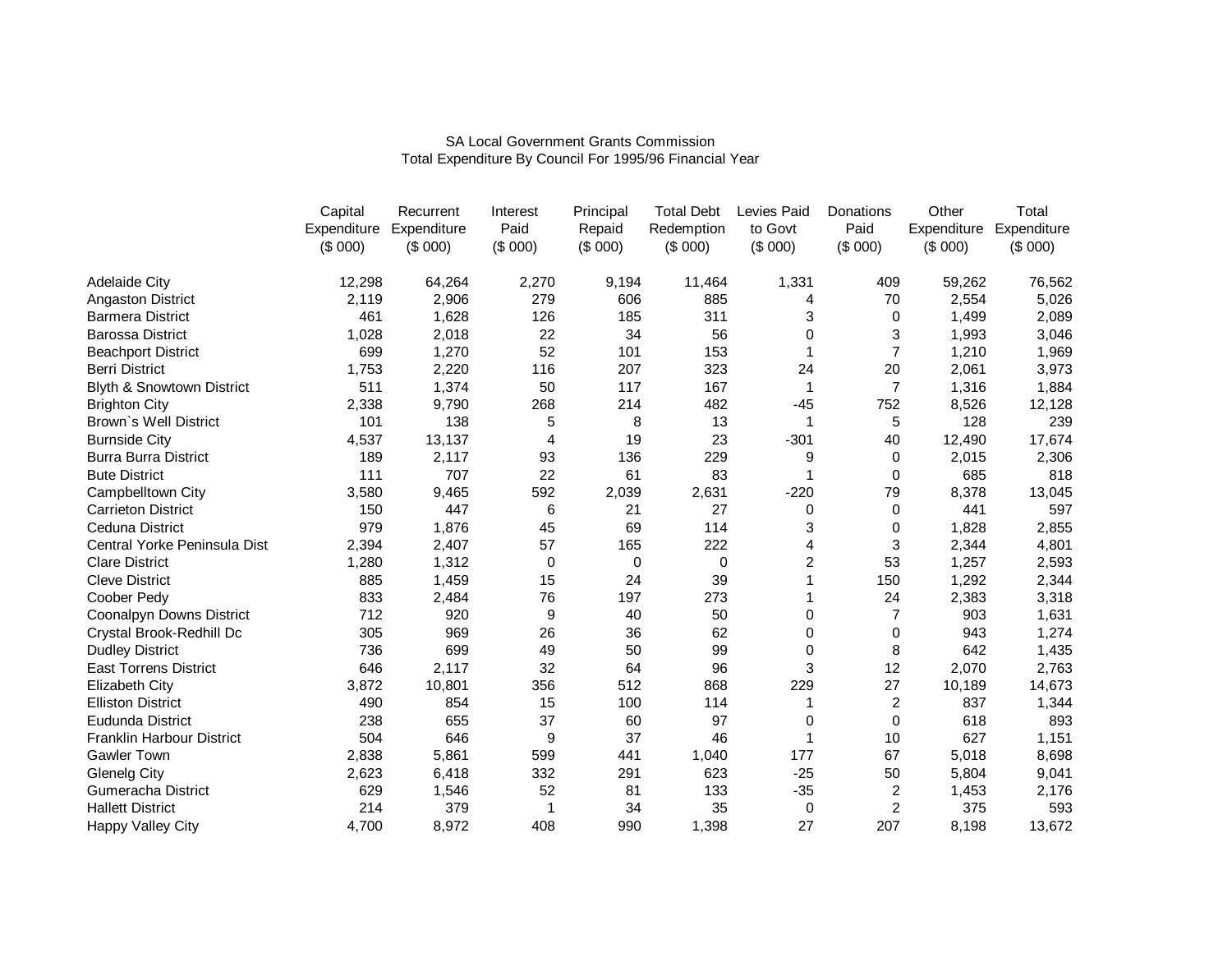|                                | Capital | Recurrent               | Interest       | Principal | <b>Total Debt</b> | Levies Paid             | Donations | Other       | Total       |
|--------------------------------|---------|-------------------------|----------------|-----------|-------------------|-------------------------|-----------|-------------|-------------|
|                                |         | Expenditure Expenditure | Paid           | Repaid    | Redemption        | to Govt                 | Paid      | Expenditure | Expenditure |
|                                | (\$000) | (\$000)                 | (\$000)        | (\$000)   | (\$000)           | (\$000)                 | (\$000)   | (\$000)     | (\$000)     |
| <b>Hawker District</b>         | 337     | 457                     | $\overline{7}$ | 10        | 18                | 0                       | 1         | 448         | 794         |
| Henley And Grange City         | 3,082   | 5,043                   | 336            | 352       | 687               | 13                      | 32        | 4,594       | 8,124       |
| Hindmarsh And Woodville City   | 8,938   | 31,329                  | 2,380          | 1,263     | 3,643             | 1,002                   | 114       | 27,673      | 40,267      |
| Jamestown District             | 417     | 765                     | 19             | 82        | 101               |                         | 2         | 743         | 1,182       |
| Kanyaka-Quorn District         | 590     | 719                     | 27             | 46        | 74                | 1                       | 26        | 665         | 1,309       |
| Kapunda Light                  | 808     | 3,461                   | 135            | 498       | 633               | 14                      | 13        | 3,299       | 4,269       |
| Karoonda East Murray District  | 878     | 494                     | 20             | 25        | 45                | 1                       | 0         | 473         | 1,372       |
| Kensington And Norwood City    | 1,508   | 4,827                   | 408            | 580       | 989               | $-76$                   | 24        | 4,229       | 6,334       |
| <b>Kimba District</b>          | 292     | 945                     | 38             | 121       | 159               | 1                       | 7         | 899         | 1,236       |
| Kingscote District             | 2,018   | 1,775                   | 45             | 103       | 148               | $\overline{\mathbf{c}}$ | 29        | 1,699       | 3,792       |
| Lacepede District              | 581     | 1,382                   | 15             | 47        | 62                | 0                       | 37        | 1,330       | 1,963       |
| Lameroo District               | 705     | 851                     | $\overline{7}$ | 19        | 26                | 0                       | 0         | 843         | 1,555       |
| Lehunte District               | 460     | 1,017                   | 11             | 170       | 181               | 1                       | 69        | 936         | 1,477       |
| Lower Eyre Pen Dc              | 1,728   | 2,325                   | 111            | 143       | 254               | 2                       | 83        | 2,129       | 4,053       |
| <b>Loxton District</b>         | 1,019   | 2,651                   | 61             | 68        | 129               | 22                      | 14        | 2,554       | 3,670       |
| <b>Lucindale District</b>      | 1,066   | 1,404                   | 76             | 148       | 223               | 1                       | 4         | 1,324       | 2,470       |
| <b>Mallala District</b>        | 1,237   | 1,995                   | 125            | 246       | 371               | 8                       | 21        | 1,841       | 3,232       |
| Mannum District                | 604     | 1,588                   | 34             | 40        | 74                | 3                       | 5         | 1,547       | 2,192       |
| <b>Marion City</b>             | 8,698   | 20,601                  | 661            | 982       | 1,644             | 17                      | 240       | 18,953      | 29,300      |
| Meningie District              | 1,051   | 1,527                   | 65             | 92        | 157               | $\overline{\mathbf{c}}$ | 8         | 1,453       | 2,578       |
| <b>Millicent District</b>      | 1,567   | 3,353                   | 161            | 405       | 566               | 5                       | 97        | 3,090       | 4,920       |
| <b>Minlaton District</b>       | 358     | 1,117                   | 66             | 66        | 132               | $\overline{2}$          | 8         | 1,041       | 1,474       |
| Mitcham City                   | 5,802   | 14,508                  | 293            | 412       | 705               | $-256$                  | 80        | 13,528      | 20,311      |
| Morgan District                | 205     | 708                     | 35             | 50        | 84                | 0                       | 0         | 673         | 913         |
| <b>Mount Barker District</b>   | 3,217   | 8,036                   | 569            | 770       | 1,339             | 6                       | 460       | 7,002       | 11,253      |
| Mount Gambier City             | 2,222   | 5,877                   | 453            | 630       | 1,083             | 55                      | 236       | 5,133       | 8,099       |
| <b>Mount Gambier District</b>  | 1,477   | 2,669                   | 70             | 270       | 339               | 1                       | 430       | 2,169       | 4,146       |
| <b>Mount Pleasant District</b> | 167     | 963                     | 48             | 87        | 135               | -4                      | 7         | 900         | 1,131       |
| Mount Remarkable District      | 730     | 1,209                   | 36             | 30        | 66                | $\overline{c}$          | 2         | 1,169       | 1,939       |
| Munno Para City                | 2,950   | 11,920                  | 1,413          | 1,684     | 3,097             | 167                     | 42        | 10,297      | 14,870      |
| Murray Bridge District         | 4,188   | 7,266                   | 756            | 775       | 1,531             | 30                      | 13        | 6,467       | 11,454      |
| Naracoorte District            | 932     | 1,714                   | 85             | 320       | 405               | 1                       | 4         | 1,623       | 2,646       |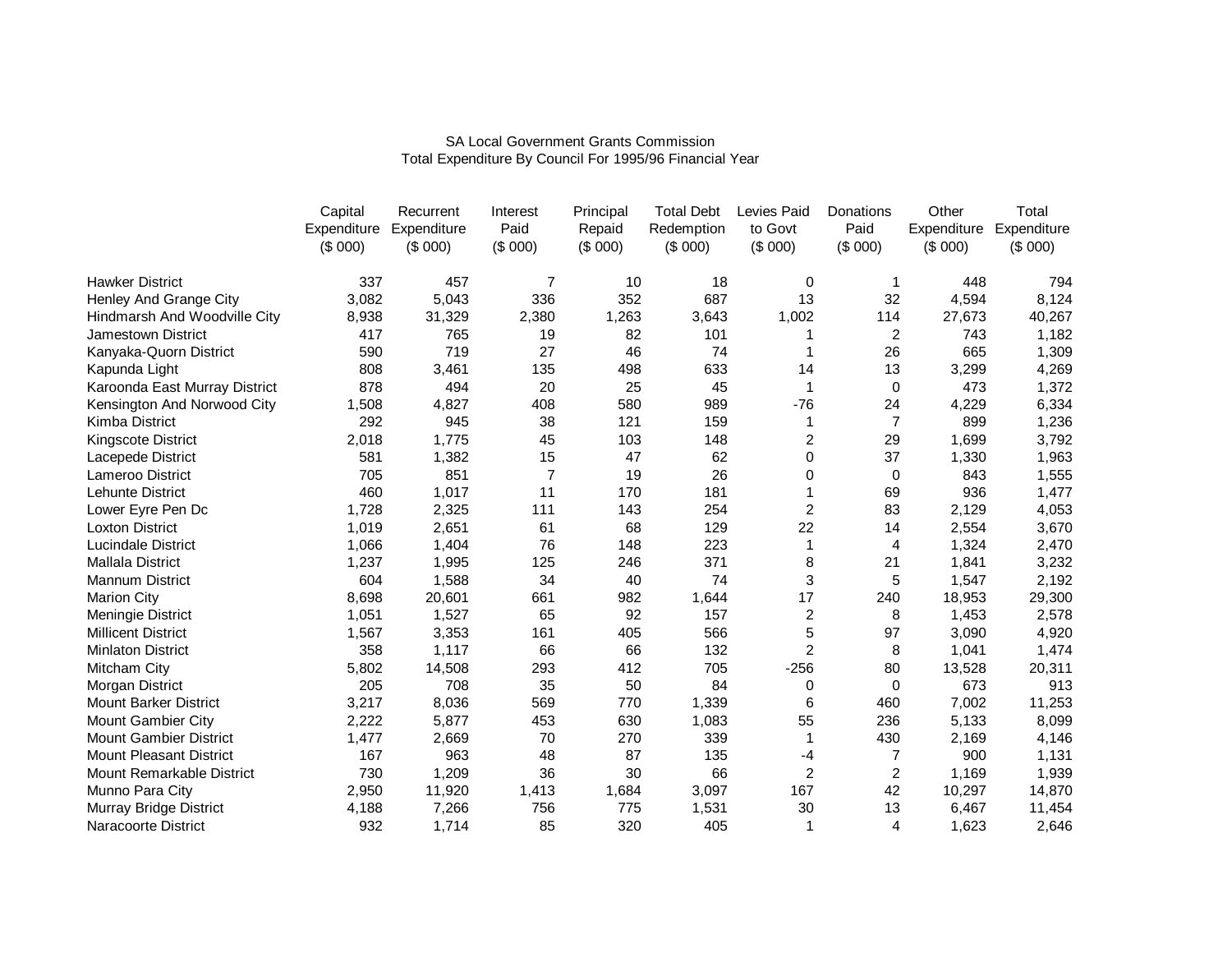|                                | Capital | Recurrent               | Interest | Principal   | <b>Total Debt</b> | Levies Paid    | Donations      | Other       | Total       |
|--------------------------------|---------|-------------------------|----------|-------------|-------------------|----------------|----------------|-------------|-------------|
|                                |         | Expenditure Expenditure | Paid     | Repaid      | Redemption        | to Govt        | Paid           | Expenditure | Expenditure |
|                                | (\$000) | (\$000)                 | (\$000)  | (\$000)     | (\$000)           | (\$000)        | (\$000)        | (\$000)     | (\$000)     |
| Naracoorte Town                | 570     | 1,798                   | 130      | 362         | 492               | $\overline{2}$ | 8              | 1,658       | 2,368       |
| Noarlunga City                 | 9,918   | 26,891                  | 1,650    | 7,544       | 9,194             | 339            | 380            | 24,522      | 36,809      |
| Northern Yorke Peninsula Dist  | 1,775   | 2,976                   | 193      | 324         | 517               | 23             | 25             | 2,736       | 4,751       |
| Onkaparinga District           | 1,405   | 2,358                   | 180      | 178         | 358               | 0              | 51             | 2,128       | 3,763       |
| Orroroo District               | 281     | 651                     | 5        | 10          | 16                |                |                | 644         | 932         |
| Paringa District               | 476     | 419                     | 16       | 50          | 66                | 1              | 2              | 399         | 895         |
| Payneham City                  | 738     | 4,819                   | 204      | 231         | 435               | $-93$          | 8              | 4,430       | 5,556       |
| <b>Peake District</b>          | 273     | 471                     | 6        | 39          | 45                |                | 110            | 354         | 744         |
| Penola District                | 1,237   | 2,149                   | 117      | 94          | 211               | 2              | 22             | 2,008       | 3,386       |
| Peterborough District          | 154     | 244                     | 0        | $\mathbf 0$ | 0                 | 0              |                | 242         | 397         |
| Peterborough Town              | 373     | 1,011                   | 11       | 55          | 66                |                | 0              | 992         | 1,384       |
| Pinnaroo District              | 459     | 765                     | 14       | 51          | 64                |                | 4              | 746         | 1,224       |
| <b>Pirie District</b>          | 486     | 747                     | 7        | 20          | 27                | 0              | 1              | 739         | 1,233       |
| Port Adelaide Enfield          | 14,128  | 44,349                  | 1,859    | 3,030       | 4,889             | 759            | 668            | 40,829      | 58,477      |
| Port Augusta City              | 1,700   | 9,515                   | 504      | 1,002       | 1,506             | 36             | 40             | 8,934       | 11,215      |
| Port Broughton District        | 335     | 1,267                   | 60       | 94          | 154               | 0              | 3              | 1,204       | 1,602       |
| Port Elliot And Goolwa Distrct | 1,744   | 3,908                   | 199      | 491         | 690               | 6              | 41             | 3,662       | 5,652       |
| Port Lincoln City              | 3,918   | 5,448                   | 175      | 364         | 540               | 34             | $\overline{7}$ | 5,233       | 9,367       |
| Port Macdonnell District       | 1,806   | 1,900                   | 70       | 130         | 199               | 3              | 190            | 1,638       | 3,706       |
| Port Pirie City                | 1,797   | 5,547                   | 498      | 541         | 1,039             | 266            | 20             | 4,763       | 7,345       |
| <b>Prospect City</b>           | 1,110   | 5,388                   | 352      | 520         | 872               | 100            | 3              | 4,906       | 6,498       |
| Renmark Town                   | 2,546   | 2,503                   | 187      | 203         | 390               | 27             | 22             | 2,267       | 5,049       |
| Ridley-Truro                   | 531     | 1,676                   | 47       | 189         | 235               |                | 3              | 1,625       | 2,207       |
| <b>Riverton District</b>       | 264     | 672                     | 4        | 9           | 13                |                | 6              | 660         | 936         |
| <b>Robe District</b>           | 607     | 1,322                   | 184      | 170         | 354               |                | 0              | 1,137       | 1,929       |
| Robertstown District           | 150     | 523                     | 8        | 8           | 16                |                |                | 514         | 673         |
| <b>Rocky River District</b>    | 249     | 1,259                   | 55       | 75          | 129               |                | 0              | 1,203       | 1,508       |
| Roxby Downs Municipality       | 107     | 1,832                   | 53       | $\Omega$    | 53                |                | $\Omega$       | 1,778       | 1,939       |
| Saddleworth And Auburn Distrct | 674     | 742                     | 7        | 41          | 49                | 2              | 7              | 726         | 1,415       |
| Salisbury City                 | 8,939   | 30,467                  | 2,190    | 4,633       | 6,823             | 377            | 179            | 27,721      | 39,406      |
| <b>Spalding District</b>       | 34      | 470                     | 7        | 14          | 20                | 0              | 1              | 462         | 504         |
| <b>St Peters Town</b>          | 828     | 3,600                   | 85       | 204         | 288               | $-62$          | 4              | 3,391       | 4,428       |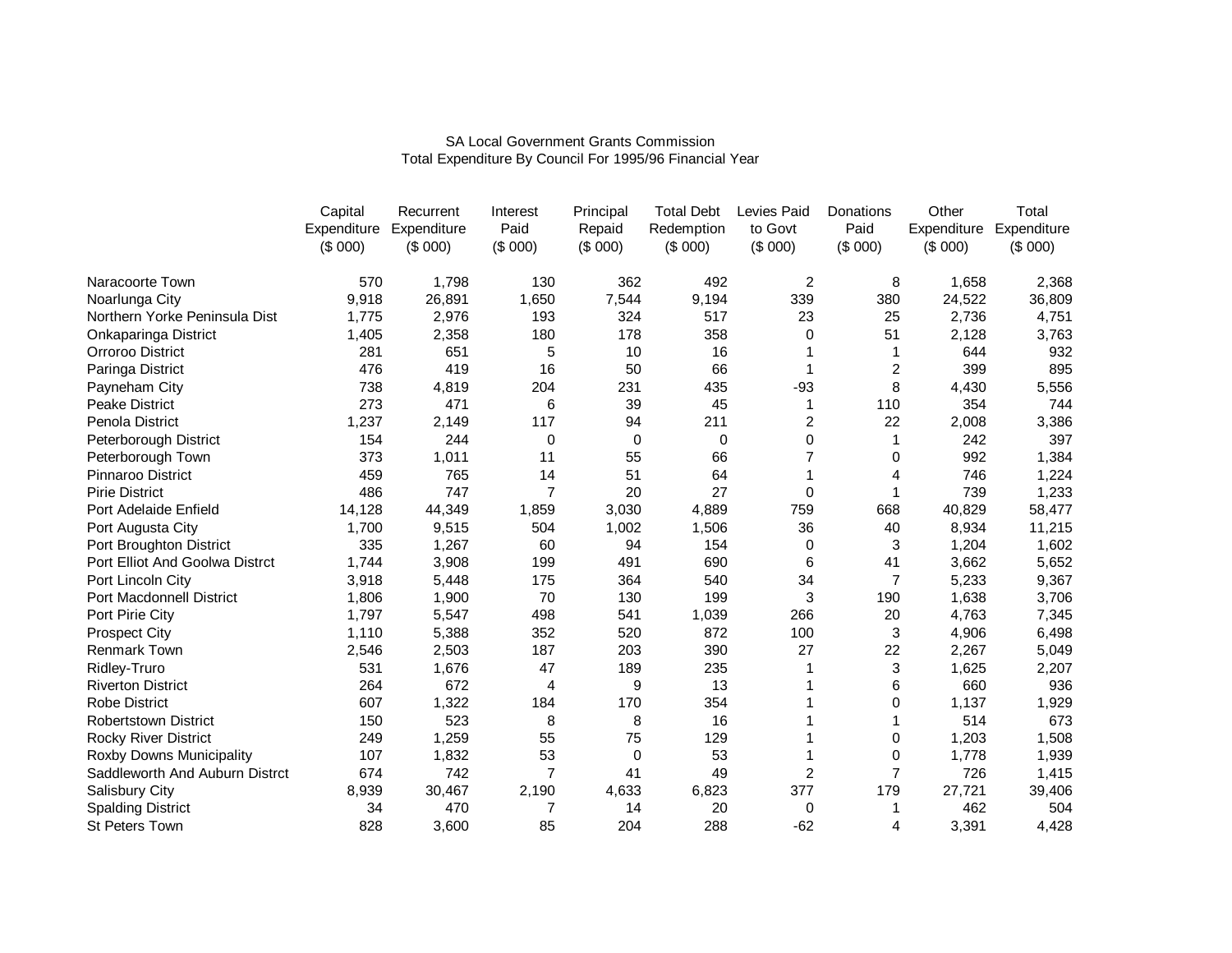|                                  | Capital     | Recurrent   | Interest       | Principal | <b>Total Debt</b> | Levies Paid    | Donations      | Other       | Total       |
|----------------------------------|-------------|-------------|----------------|-----------|-------------------|----------------|----------------|-------------|-------------|
|                                  | Expenditure | Expenditure | Paid           | Repaid    | Redemption        | to Govt        | Paid           | Expenditure | Expenditure |
|                                  | (\$000)     | (\$000)     | (\$000)        | (\$000)   | (\$000)           | (\$000)        | (\$000)        | (\$000)     | (\$000)     |
| <b>Stirling District</b>         | 1,287       | 5,038       | 368            | 327       | 695               | $-16$          | 0              | 4,646       | 6,325       |
| <b>Strathalbyn District</b>      | 1,389       | 2,539       | 128            | 214       | 342               | 5              | 54             | 2,352       | 3,927       |
| <b>Streaky Bay District</b>      | 1,917       | 1,295       | 38             | 62        | 101               | $\overline{c}$ | 8              | 1,248       | 3,213       |
| <b>Tanunda District</b>          | 263         | 1,969       | 102            | 148       | 249               | 14             | 25             | 1,829       | 2,232       |
| <b>Tatiara District</b>          | 2,147       | 3,881       | 212            | 997       | 1,209             | 4              | 43             | 3,622       | 6,028       |
| Tea Tree Gully City              | 5,847       | 30,733      | 2,664          | 3,023     | 5,687             | 248            | 38             | 27,642      | 36,579      |
| <b>Thebarton Town</b>            | 905         | 3,725       | 270            | 376       | 646               | $-37$          | $\overline{c}$ | 3,347       | 4,629       |
| Tumby Bay District               | 672         | 1,488       | 130            | 104       | 234               | $\overline{c}$ | 8              | 1,348       | 2,160       |
| <b>Unley City</b>                | 3,221       | 12,617      | 942            | 983       | 1,925             | $-97$          | 78             | 11,039      | 15,839      |
| <b>Victor Harbor District</b>    | 3,052       | 4,738       | 236            | 565       | 801               | 24             | 24             | 4,454       | 7,791       |
| <b>Waikerie District</b>         | 695         | 2,303       | 137            | 154       | 292               | $\overline{c}$ | 3              | 2,161       | 2,998       |
| <b>Wakefield Plains District</b> | 1,196       | 1,726       | 88             | 300       | 388               | 2              | 5              | 1,630       | 2,922       |
| <b>Walkerville Town</b>          | 991         | 2,103       | $\overline{7}$ | 10        | 17                | $-48$          | 5              | 1,962       | 3,094       |
| Wallaroo Town                    | 688         | 1,020       | 149            | 111       | 259               | 10             | 0              | 861         | 1,708       |
| Warooka District                 | 127         | 1,315       | 27             | 54        | 82                | 1              | 1              | 1,286       | 1,442       |
| <b>West Torrens City</b>         | 3,898       | 13,252      | 1,200          | 2,800     | 4,001             | $-170$         | 38             | 11,575      | 17,150      |
| Whyalla City                     | 2,550       | 9,022       | 350            | 812       | 1,163             | 50             | 114            | 8,508       | 11,572      |
| Willunga District                | 2,370       | 5,499       | 352            | 834       | 1,186             | 8              | 61             | 5,078       | 7,869       |
| Yankalilla District              | 5,397       | 2,073       | 221            | 991       | 1,212             | 3              | 12             | 1,837       | 7,470       |
| Yorketown District               | 106         | 2,337       | 81             | 147       | 228               | $\overline{c}$ | $\Omega$       | 2,253       | 2,442       |
| <b>State Total</b>               | 212,909     | 582,714     | 31,370         | 60,354    | 91,724            | 4,068          | 6,447          | 532,996     | 795,623     |
| State Average                    | 1,835       | 5,023       | 270            | 520       | 791               | 35             | 56             | 4,595       | 6,859       |
| Metropolitan Total               | 122,588     | 407,534     | 22,498         | 43,550    | 66,048            | 3,350          | 3,641          | 370,298     | 530,121     |
| Metropolitan Average             | 4,378       | 14,555      | 804            | 1,555     | 2,359             | 120            | 130            | 13,225      | 18,933      |
| Non-Metropolitan Total           | 90,321      | 175,181     | 8,872          | 16,804    | 25,676            | 718            | 2,806          | 162,697     | 265,502     |
| Non-Metropolitan Average         | 1,026       | 1,991       | 101            | 191       | 292               | 8              | 32             | 1,849       | 3,017       |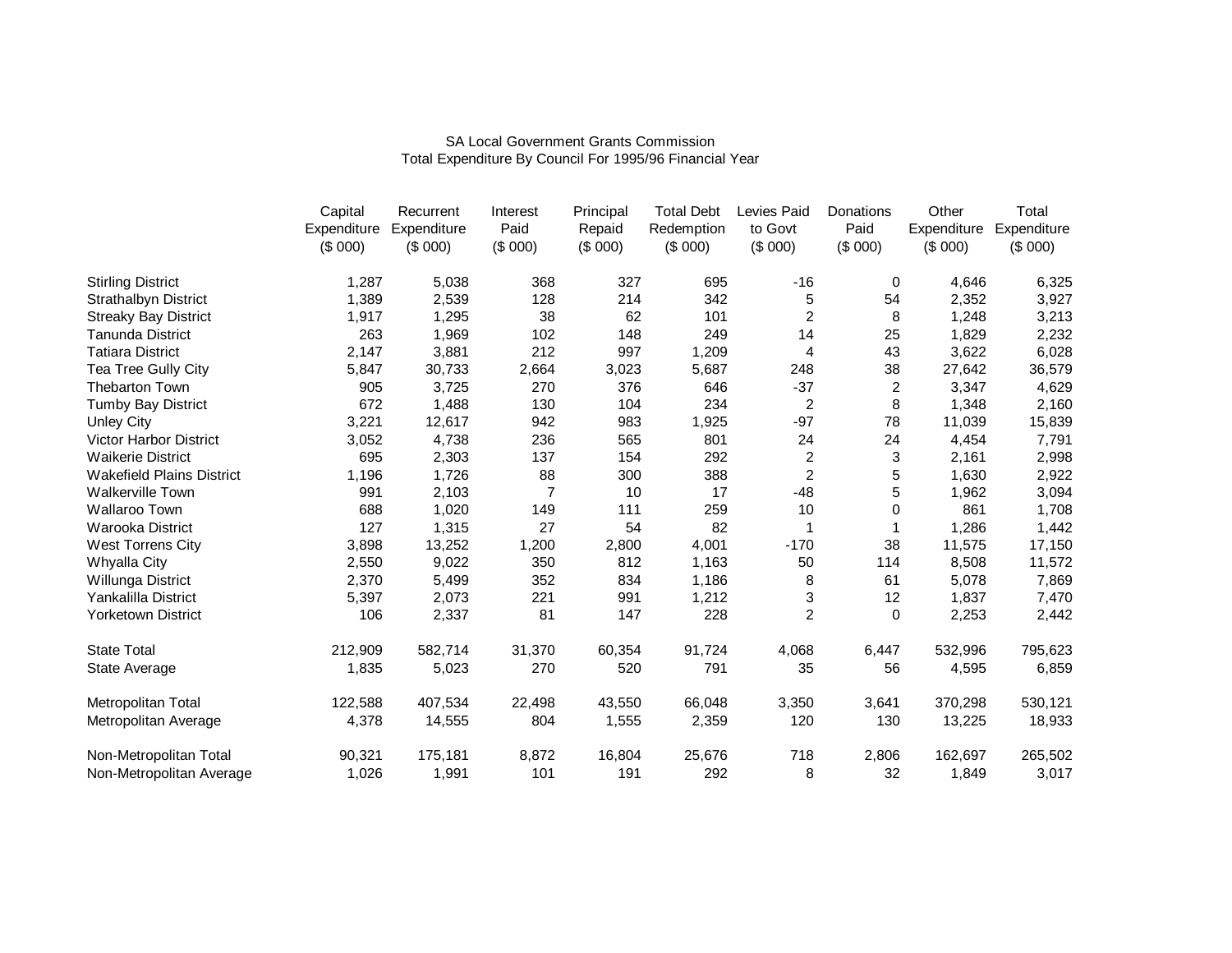|                                  | Financial<br>Investments<br>(\$000) | Debt<br>(\$000) | Net<br>Debt<br>(\$000) | Loans<br>Receipts<br>(\$000) | Interest<br>Paid<br>(\$000) | Principal<br>Repaid<br>(\$000) | <b>Total Debt</b><br>Redemption<br>(\$000) | Net Debt<br>Per<br>Capita | Operating<br>Surplus<br>(\$000) | Change in<br>Community<br>Wealth<br>(\$000) |
|----------------------------------|-------------------------------------|-----------------|------------------------|------------------------------|-----------------------------|--------------------------------|--------------------------------------------|---------------------------|---------------------------------|---------------------------------------------|
| <b>Adelaide City</b>             | 48                                  | 24,734          | 24,686                 | 0                            | 2,270                       | 9,194                          | 11,464                                     | 2,039                     | $-1,211$                        | 374                                         |
| Angaston District                | 2,722                               | 2,952           | 230                    | 1,125                        | 279                         | 606                            | 885                                        | 33                        | 571                             | 835                                         |
| <b>Barmera District</b>          | 309                                 | 1,031           | 722                    | 30                           | 126                         | 185                            | 311                                        | 163                       | 463                             | 463                                         |
| <b>Barossa District</b>          | 547                                 | 228             | $-319$                 | 109                          | 22                          | 34                             | 56                                         | $-59$                     | 148                             | 213                                         |
| <b>Beachport District</b>        | 697                                 | 664             | $-32$                  | 324                          | 52                          | 101                            | 153                                        | $-20$                     | 362                             | 362                                         |
| <b>Berri District</b>            | 1,373                               | 1,388           | 16                     | 453                          | 116                         | 207                            | 323                                        | $\overline{2}$            | 894                             | 973                                         |
| Blyth & Snowtown District        | 719                                 | 406             | $-313$                 | $\mathbf 0$                  | 50                          | 117                            | 167                                        | $-150$                    | 573                             | 581                                         |
| <b>Brighton City</b>             | 6,513                               | 3,597           | $-2,917$               | 142                          | 268                         | 214                            | 482                                        | $-152$                    | 16                              | 247                                         |
| Brown's Well District            | 60                                  | 15              | $-45$                  | $\mathbf 0$                  | 5                           | 8                              | 13                                         | $-157$                    | 96                              | 96                                          |
| <b>Burnside City</b>             | 4,120                               | 29              | $-4,091$               | $\mathbf 0$                  | $\overline{4}$              | 19                             | 23                                         | $-103$                    | $-643$                          | 782                                         |
| <b>Burra Burra District</b>      | 344                                 | 794             | 449                    | 25                           | 93                          | 136                            | 229                                        | 240                       | $-3$                            | $\overline{4}$                              |
| <b>Bute District</b>             | 223                                 | 241             | 17                     | 70                           | 22                          | 61                             | 83                                         | 16                        | 27                              | 27                                          |
| Campbelltown City                | 3,867                               | 4,415           | 548                    | 355                          | 592                         | 2,039                          | 2,631                                      | 12                        | $-1,634$                        | $-1,016$                                    |
| <b>Carrieton District</b>        | 122                                 | 95              | $-27$                  | 60                           | 6                           | 21                             | 27                                         | $-155$                    | 16                              | 16                                          |
| Ceduna District                  | 1,013                               | 414             | $-599$                 | 0                            | 45                          | 69                             | 114                                        | $-172$                    | 605                             | 1,493                                       |
| Central Yorke Peninsula Dist     | 844                                 | 831             | $-13$                  | 370                          | 57                          | 165                            | 222                                        | $-3$                      | 1,142                           | 1,899                                       |
| <b>Clare District</b>            | 1,797                               | 0               | $-1,797$               | 0                            | 0                           | 0                              | 0                                          | $-422$                    | 173                             | 220                                         |
| <b>Cleve District</b>            | 485                                 | 151             | $-334$                 | 25                           | 15                          | 24                             | 39                                         | $-179$                    | 75                              | 75                                          |
| Coober Pedy                      | 194                                 | 601             | 407                    | 0                            | 76                          | 197                            | 273                                        | 178                       | 100                             | 184                                         |
| <b>Coonalpyn Downs District</b>  | 756                                 | 73              | $-683$                 | 0                            | 9                           | 40                             | 50                                         | $-497$                    | 289                             | 299                                         |
| Crystal Brook-Redhill Dc         | 279                                 | 253             | $-26$                  | 25                           | 26                          | 36                             | 62                                         | $-12$                     | 219                             | 219                                         |
| <b>Dudley District</b>           | 260                                 | 580             | 319                    | 70                           | 49                          | 50                             | 99                                         | 426                       | 178                             | 456                                         |
| <b>East Torrens District</b>     | 461                                 | 229             | $-232$                 | 0                            | 32                          | 64                             | 96                                         | $-34$                     | $-981$                          | $-981$                                      |
| <b>Elizabeth City</b>            | 3,061                               | 3,131           | 70                     | 0                            | 356                         | 512                            | 868                                        | 3                         | 1,191                           | 1,231                                       |
| <b>Elliston District</b>         | 168                                 | 44              | $-124$                 | 0                            | 15                          | 100                            | 114                                        | $-102$                    | 351                             | 351                                         |
| Eudunda District                 | 137                                 | 355             | 218                    | 112                          | 37                          | 60                             | 97                                         | 162                       | 25                              | 104                                         |
| <b>Franklin Harbour District</b> | 519                                 | 72              | $-447$                 | 0                            | 9                           | 37                             | 46                                         | $-384$                    | 254                             | 254                                         |
| <b>Gawler Town</b>               | 1,598                               | 6,438           | 4,840                  | 620                          | 599                         | 441                            | 1,040                                      | 282                       | 802                             | 951                                         |
| <b>Glenelg City</b>              | 3,691                               | 3,462           | $-229$                 | 998                          | 332                         | 291                            | 623                                        | $-18$                     | 833                             | 833                                         |
| <b>Gumeracha District</b>        | 622                                 | 380             | $-242$                 | 0                            | 52                          | 81                             | 133                                        | $-38$                     | 498                             | 562                                         |
| <b>Hallett District</b>          | 155                                 | 35              | $-120$                 | 25                           | $\mathbf{1}$                | 34                             | 35                                         | $-215$                    | $-178$                          | $-178$                                      |
| Happy Valley City                | 545                                 | 5,698           | 5,153                  | 500                          | 408                         | 990                            | 1,398                                      | 134                       | 1,633                           | 2,612                                       |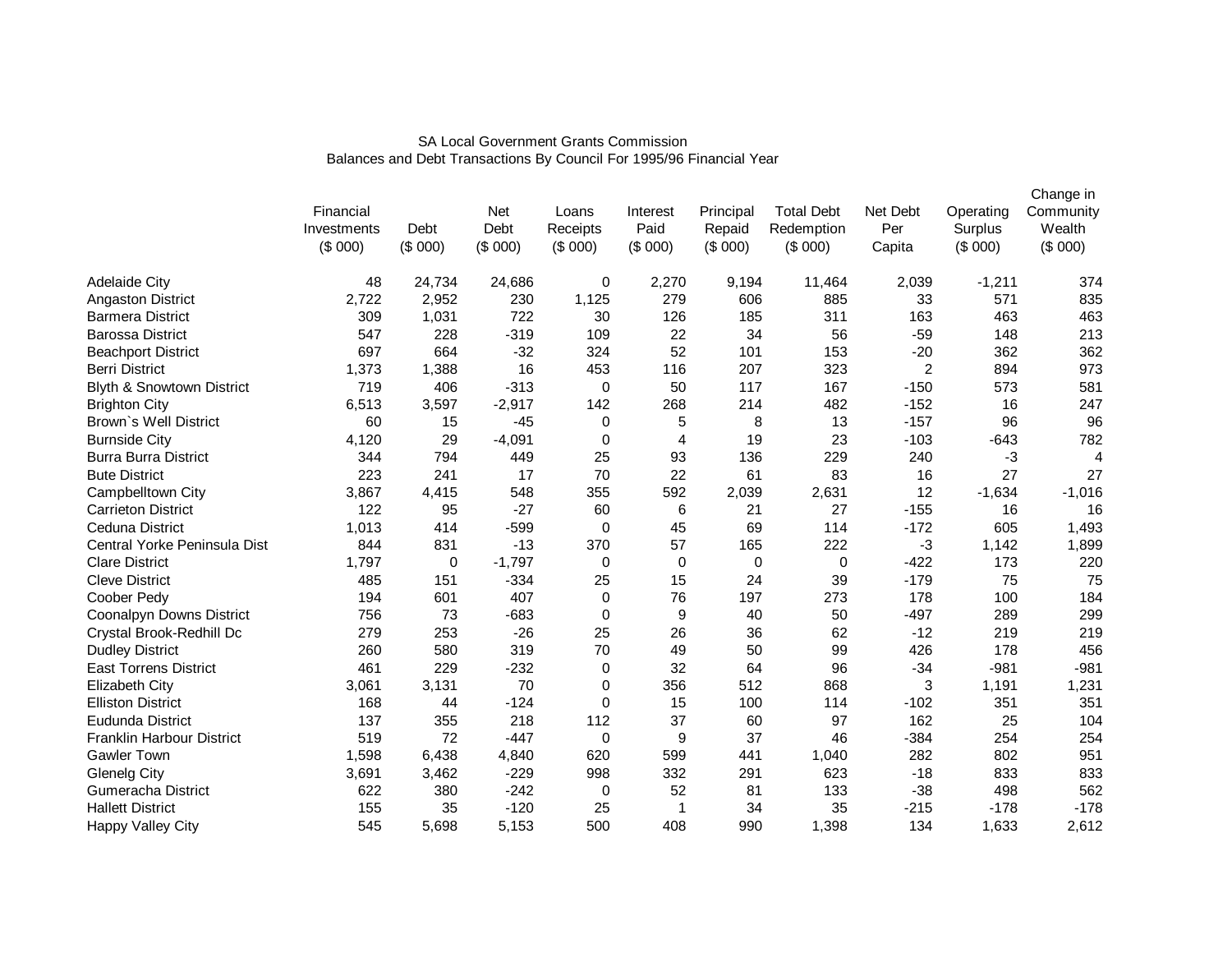|                                |             |         |          |             |                |           |                   |          |           | Change in |
|--------------------------------|-------------|---------|----------|-------------|----------------|-----------|-------------------|----------|-----------|-----------|
|                                | Financial   |         | Net      | Loans       | Interest       | Principal | <b>Total Debt</b> | Net Debt | Operating | Community |
|                                | Investments | Debt    | Debt     | Receipts    | Paid           | Repaid    | Redemption        | Per      | Surplus   | Wealth    |
|                                | (\$000)     | (\$000) | (\$000)  | (\$000)     | (\$000)        | (\$000)   | (\$000)           | Capita   | (\$000)   | (\$000)   |
| <b>Hawker District</b>         | 349         | 163     | $-186$   | 163         | 7              | 10        | 18                | $-373$   | $-375$    | $-375$    |
| Henley And Grange City         | 682         | 5,533   | 4,851    | 1,459       | 336            | 352       | 687               | 337      | $-1,671$  | $-1,671$  |
| Hindmarsh And Woodville City   | 7,607       | 25,543  | 17,936   | 853         | 2,380          | 1,263     | 3,643             | 203      | $-830$    | 440       |
| <b>Jamestown District</b>      | 527         | 212     | $-314$   | 75          | 19             | 82        | 101               | $-142$   | 518       | 518       |
| Kanyaka-Quorn District         | 326         | 168     | $-157$   | 0           | 27             | 46        | 74                | $-111$   | $-206$    | 222       |
| Kapunda Light                  | 803         | 1,637   | 834      | 687         | 135            | 498       | 633               | 88       | 108       | 503       |
| Karoonda East Murray District  | 295         | 375     | 80       | 315         | 20             | 25        | 45                | 62       | 188       | 265       |
| Kensington And Norwood City    | 1,283       | 3,773   | 2,490    | 1,200       | 408            | 580       | 989               | 274      | $-182$    | $-131$    |
| Kimba District                 | 131         | 302     | 171      | 0           | 38             | 121       | 159               | 140      | 187       | 227       |
| <b>Kingscote District</b>      | 1,091       | 718     | $-373$   | 417         | 45             | 103       | 148               | $-110$   | 503       | 1,660     |
| Lacepede District              | 486         | 123     | $-363$   | 25          | 15             | 47        | 62                | $-159$   | 238       | 258       |
| Lameroo District               | 64          | 91      | 27       | 25          | $\overline{7}$ | 19        | 26                | 22       | 122       | 122       |
| Lehunte District               | 1,343       | 17      | $-1,326$ | $\mathbf 0$ | 11             | 170       | 181               | $-862$   | 232       | 382       |
| Lower Eyre Pen Dc              | 1,180       | 1,156   | $-24$    | 300         | 111            | 143       | 254               | -6       | 591       | 591       |
| <b>Loxton District</b>         | 1,206       | 1,991   | 785      | 175         | 61             | 68        | 129               | 111      | 306       | 408       |
| <b>Lucindale District</b>      | 414         | 530     | 116      | $\mathbf 0$ | 76             | 148       | 223               | 83       | 631       | 906       |
| <b>Mallala District</b>        | 676         | 1,762   | 1,086    | 709         | 125            | 246       | 371               | 150      | 503       | 521       |
| <b>Mannum District</b>         | 304         | 205     | -99      | 0           | 34             | 40        | 74                | $-32$    | 403       | 403       |
| <b>Marion City</b>             | $-4,713$    | 4,922   | 9,635    | 1,560       | 661            | 982       | 1,644             | 125      | 3,201     | 4,067     |
| Meningie District              | 756         | 414     | $-342$   | 0           | 65             | 92        | 157               | $-86$    | 501       | 781       |
| <b>Millicent District</b>      | 1,287       | 1,512   | 225      | 313         | 161            | 405       | 566               | 29       | 791       | 1,106     |
| <b>Minlaton District</b>       | 485         | 678     | 194      | 43          | 66             | 66        | 132               | 82       | $-406$    | $-348$    |
| Mitcham City                   | 10,736      | 6,659   | $-4,076$ | 4,337       | 293            | 412       | 705               | $-66$    | 3,539     | 3,539     |
| Morgan District                | 10          | 231     | 222      | 0           | 35             | 50        | 84                | 194      | 104       | 104       |
| <b>Mount Barker District</b>   | 3,082       | 6,043   | 2,961    | 1,104       | 569            | 770       | 1,339             | 133      | 1,058     | 2,396     |
| Mount Gambier City             | 7,370       | 3,863   | $-3,506$ | 0           | 453            | 630       | 1,083             | $-154$   | 1,473     | 1,561     |
| <b>Mount Gambier District</b>  | 973         | 315     | $-658$   | 0           | 70             | 270       | 339               | $-127$   | 380       | 380       |
| <b>Mount Pleasant District</b> | 129         | 384     | 255      | 70          | 48             | 87        | 135               | 103      | 63        | 63        |
| Mount Remarkable District      | 360         | 303     | $-57$    | 80          | 36             | 30        | 66                | $-19$    | $-4$      | 251       |
| Munno Para City                | 284         | 11,413  | 11,129   | 1,706       | 1,413          | 1,684     | 3,097             | 290      | $-115$    | 584       |
| Murray Bridge District         | 3,939       | 7,372   | 3,433    | 2,375       | 756            | 775       | 1,531             | 210      | 2,289     | 2,331     |
| Naracoorte District            | 460         | 824     | 364      | 190         | 85             | 320       | 405               | 199      | 605       | 605       |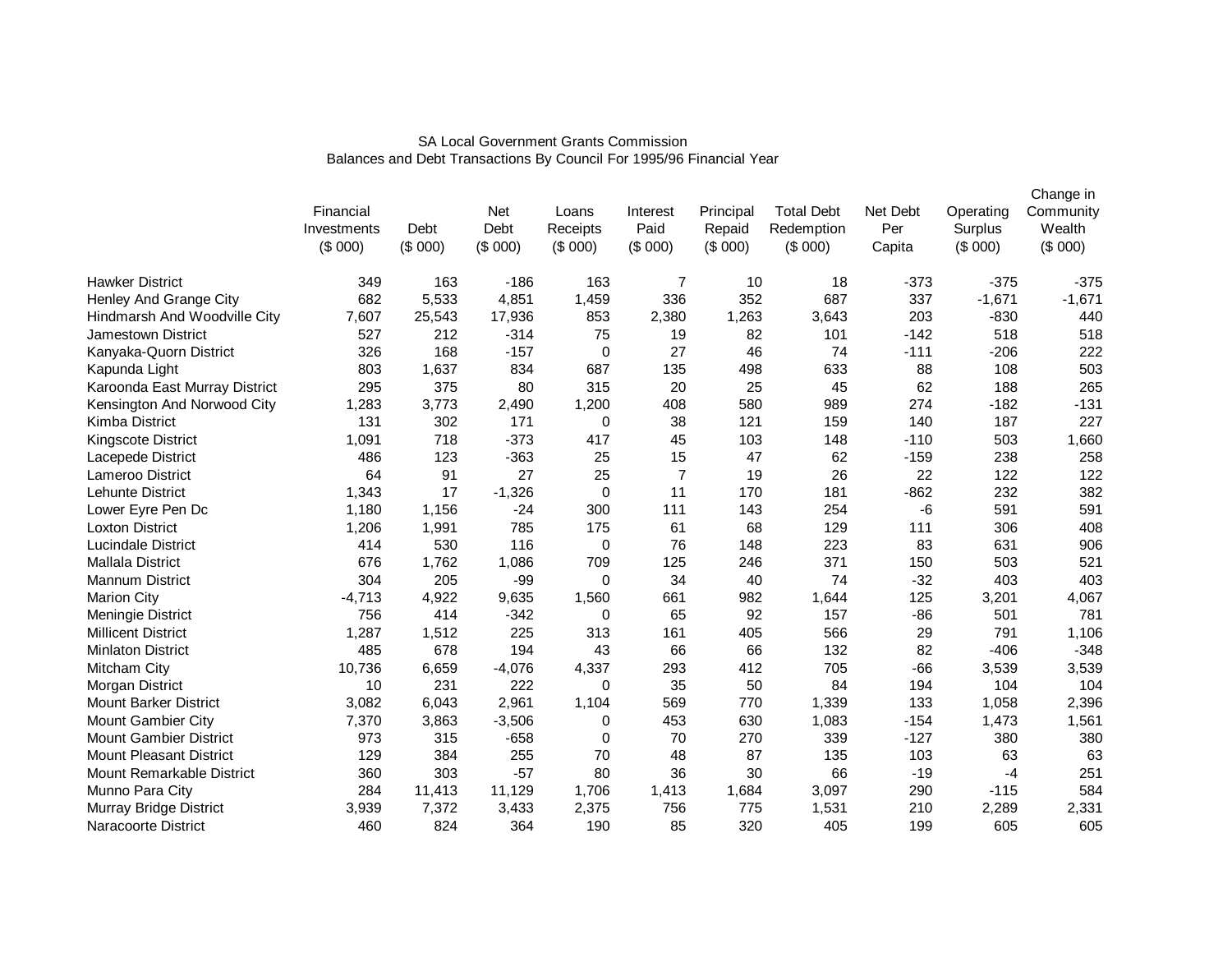|                                 | Financial<br>Investments<br>(\$000) | Debt<br>(\$000) | Net<br>Debt<br>(\$000) | Loans<br>Receipts<br>(\$000) | Interest<br>Paid<br>(\$000) | Principal<br>Repaid<br>(\$000) | <b>Total Debt</b><br>Redemption<br>(\$000) | Net Debt<br>Per<br>Capita | Operating<br>Surplus<br>(\$000) | Change in<br>Community<br>Wealth<br>(\$000) |
|---------------------------------|-------------------------------------|-----------------|------------------------|------------------------------|-----------------------------|--------------------------------|--------------------------------------------|---------------------------|---------------------------------|---------------------------------------------|
| Naracoorte Town                 | 18                                  | 1,454           | 1,436                  | 150                          | 130                         | 362                            | 492                                        | 309                       | 481                             | 481                                         |
| Noarlunga City                  | 3,785                               | 4,594           | 809                    | 0                            | 1,650                       | 7,544                          | 9,194                                      | 9                         | $-1,881$                        | $-388$                                      |
| Northern Yorke Peninsula Dist   | 1,172                               | 2,426           | 1,253                  | 537                          | 193                         | 324                            | 517                                        | 156                       | 74                              | 360                                         |
| Onkaparinga District            | 586                                 | 2,262           | 1,676                  | 518                          | 180                         | 178                            | 358                                        | 200                       | $-445$                          | $-445$                                      |
| Orroroo District                | 105                                 | 69              | $-36$                  | 25                           | 5                           | 10                             | 16                                         | $-37$                     | 94                              | 94                                          |
| Paringa District                | 179                                 | 146             | $-33$                  | 70                           | 16                          | 50                             | 66                                         | $-20$                     | 165                             | 193                                         |
| Payneham City                   | 1,732                               | 1,942           | 210                    | 170                          | 204                         | 231                            | 435                                        | 13                        | 351                             | 362                                         |
| <b>Peake District</b>           | 60                                  | 56              | $-4$                   | 0                            | 6                           | 39                             | 45                                         | $-4$                      | 111                             | 111                                         |
| Penola District                 | 711                                 | 1,817           | 1,105                  | 745                          | 117                         | 94                             | 211                                        | 335                       | 79                              | 149                                         |
| Peterborough District           | 311                                 | 0               | $-311$                 | 0                            | $\Omega$                    | $\mathbf 0$                    | 0                                          | $-1,001$                  | 39                              | 39                                          |
| Peterborough Town               | 56                                  | 35              | $-21$                  | $\Omega$                     | 11                          | 55                             | 66                                         | $-11$                     | 183                             | 183                                         |
| <b>Pinnaroo District</b>        | 252                                 | 120             | $-132$                 | 36                           | 14                          | 51                             | 64                                         | $-129$                    | 256                             | 374                                         |
| <b>Pirie District</b>           | 269                                 | 104             | $-165$                 | 25                           | $\overline{7}$              | 20                             | 27                                         | $-117$                    | 35                              | 50                                          |
| Port Adelaide Enfield           | 9,852                               | 16,414          | 6,562                  | 0                            | 1,859                       | 3,030                          | 4,889                                      | 64                        | 4,843                           | 7,118                                       |
| Port Augusta City               | 1,318                               | 4,985           | 3,667                  | 1,100                        | 504                         | 1,002                          | 1,506                                      | 258                       | 944                             | 1,005                                       |
| Port Broughton District         | $-22$                               | 364             | 386                    | 90                           | 60                          | 94                             | 154                                        | 277                       | 99                              | 99                                          |
| Port Elliot And Goolwa Distrct  | 940                                 | 2,028           | 1,088                  | 300                          | 199                         | 491                            | 690                                        | 126                       | 611                             | 1,142                                       |
| Port Lincoln City               | 435                                 | 3,136           | 2,701                  | 2,268                        | 175                         | 364                            | 540                                        | 214                       | 216                             | 394                                         |
| <b>Port Macdonnell District</b> | 1,326                               | 854             | $-472$                 | 285                          | 70                          | 130                            | 199                                        | $-179$                    | $-94$                           | 1,070                                       |
| Port Pirie City                 | 1,810                               | 4,612           | 2,802                  | 525                          | 498                         | 541                            | 1,039                                      | 195                       | 1,348                           | 1,561                                       |
| <b>Prospect City</b>            | 1,036                               | 5,441           | 4,405                  | 100                          | 352                         | 520                            | 872                                        | 229                       | $-695$                          | $-633$                                      |
| <b>Renmark Town</b>             | 839                                 | 1,793           | 954                    | 29                           | 187                         | 203                            | 390                                        | 124                       | 575                             | 710                                         |
| Ridley-Truro                    | 338                                 | 623             | 286                    | 352                          | 47                          | 189                            | 235                                        | 98                        | 246                             | 258                                         |
| <b>Riverton District</b>        | 1,042                               | 48              | $-993$                 | 0                            | 4                           | 9                              | 13                                         | $-604$                    | 202                             | 502                                         |
| <b>Robe District</b>            | 0                                   | 1,419           | 1,419                  | 69                           | 184                         | 170                            | 354                                        | 1,108                     | 260                             | 283                                         |
| <b>Robertstown District</b>     | 13                                  | 66              | 53                     | 40                           | 8                           | 8                              | 16                                         | 67                        | 16                              | 16                                          |
| <b>Rocky River District</b>     | 640                                 | 501             | $-139$                 | 180                          | 55                          | 75                             | 129                                        | $-60$                     | 285                             | 290                                         |
| Roxby Downs Municipality        | 2,952                               | 0               | $-2,952$               | 0                            | 53                          | 0                              | 53                                         | $-1,049$                  | 407                             | 407                                         |
| Saddleworth And Auburn Distrct  | 594                                 | 20              | $-574$                 | 0                            | $\overline{7}$              | 41                             | 49                                         | $-251$                    | 354                             | 354                                         |
| <b>Salisbury City</b>           | 4,355                               | 19,526          | 15,171                 | 0                            | 2,190                       | 4,633                          | 6,823                                      | 134                       | $-983$                          | 916                                         |
| <b>Spalding District</b>        | 248                                 | 129             | $-118$                 | 95                           | 7                           | 14                             | 20                                         | $-238$                    | $-53$                           | $-53$                                       |
| <b>St Peters Town</b>           | 937                                 | 827             | $-109$                 | 232                          | 85                          | 204                            | 288                                        | $-13$                     | $-321$                          | $-205$                                      |